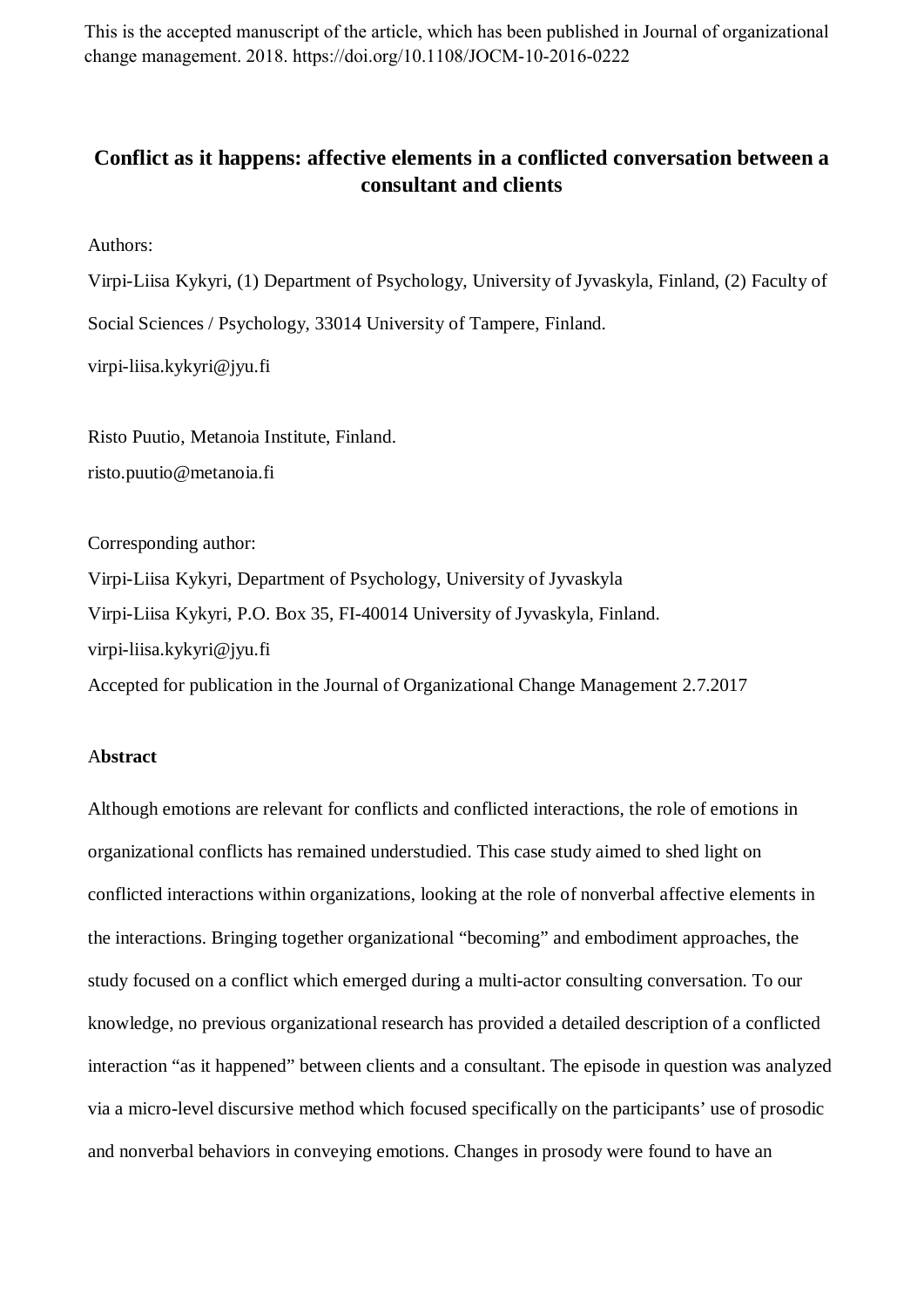important role in how the conflict between a consultant and an employee client emerged and was handled. The employee's criticism, targeted at the consultant, was intertwined with wider disappointment connected to an ongoing initiative for change in the organization. This led to a conversational "trap" within which the interlocutors were unable to proceed until the affective aspect of the conflict had been addressed. Nonverbal and prosodic means had a central role in creating legitimate space for the employees' feelings: they helped to validate the feelings and thus led the interlocutors to act in a more constructive manner in their handling of the conflicted situation. Multi-modal analysis proved capable of illuminating the felt, sensed, and affective elements of interactions in conflict situations. Implications for conflict handling and consulting practices are suggested.

Keywords: conflict, consultant-client relationship, process consulting, discursive approach, embodiment, nonverbal, prosody

## **Conflict as it happens: affective elements in a conflicted conversation between a consultant and clients**

This paper addresses an issue that frequently arises in the field of management consultancy. It aims to shed light on conflicted interactions within organizations, looking in particular at the role of nonverbal affective elements in conversations.

Conflict occurs frequently in organizational life. It is a relational phenomenon that is often loaded with strong emotions and emotional tensions. As defined by Kolb and Putnam (1992, p. 312), conflict is manifested "when there are real or perceived differences that arise in specific organizational circumstances and that engender emotion as a consequence." Traditionally, conflict has had a bad reputation (Jehn, 1997), although emphasis has also been placed on the beneficial sides of conflicts and conflicted interactions, which can include "clearing the air" and bringing about a deeper understanding of the topics and persons involved (Deutsch, 1991).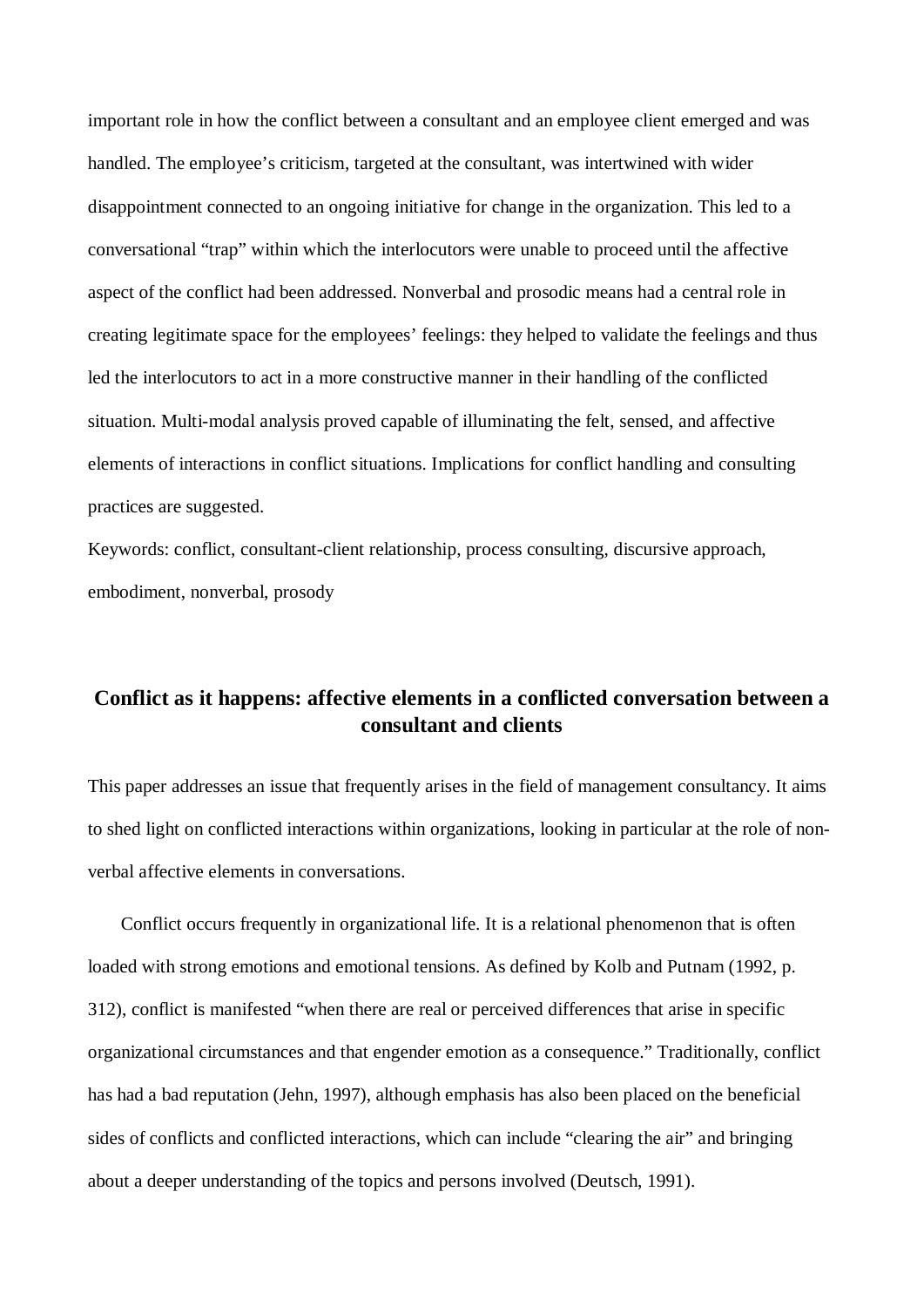During conflicted interactions, and as a consequence of them, people often feel offended and insulted. The emotions most often associated with workplace conflicts are anger and frustration, which may be triggered, for example, by words which label a person negatively, or which are used to tell her/him what to do, or not do (Schroth *et al.,* 2005). Although strong feelings are relevant to conflicts and conflicted interactions, the role of emotions within these remains largely understudied (Nair, 2008). In particular, few studies have encompassed the embodied aspects of social interactions, while at the same time focusing on the potential for individual and organizational growth within conflict dynamics.

Consultants who are called into organizations often become involved in initiatives for largescale change, plus efforts to implement these changes. They may then face conflicts derived from the ensuing complications, including also problems within verbal interactions during the actual consultation. Thus, we suggest that consulting processes can offer good opportunities for studying (i) how organizational conflicts arise in management consultancy contexts, and (ii) how the participants in consultancy conversations deal with these conflicts in practice. Here it should be noted that "managing expectations and emotions" has been suggested as one of the key roles of a business consultant (Lundberg and Young, 2001); however, only a few empirical studies have focused on emotions within consultancy processes (e.g. Kakabadse et al., 2006; *Sturdy et al.,* 2008).

In this paper we aim to address this understudied aspect. In so doing, we draw on the organizational "becoming" approach (Tsoukas and Chia, 2002), which sees an organization as something that emerges in and through interaction, habitual practice, and discourse. According to this view, an organization is performed and (re)produced in daily interaction between organizational members. This further implies that organizations can be seen as "emotional arenas," within which emotions – like other organizational elements – can be negotiated by members and shaped by social norms and structures (Fineman, 2008). It has been suggested that in the course of such negotiations, an affective culture is formed, within which guidelines are developed on how emotions are to be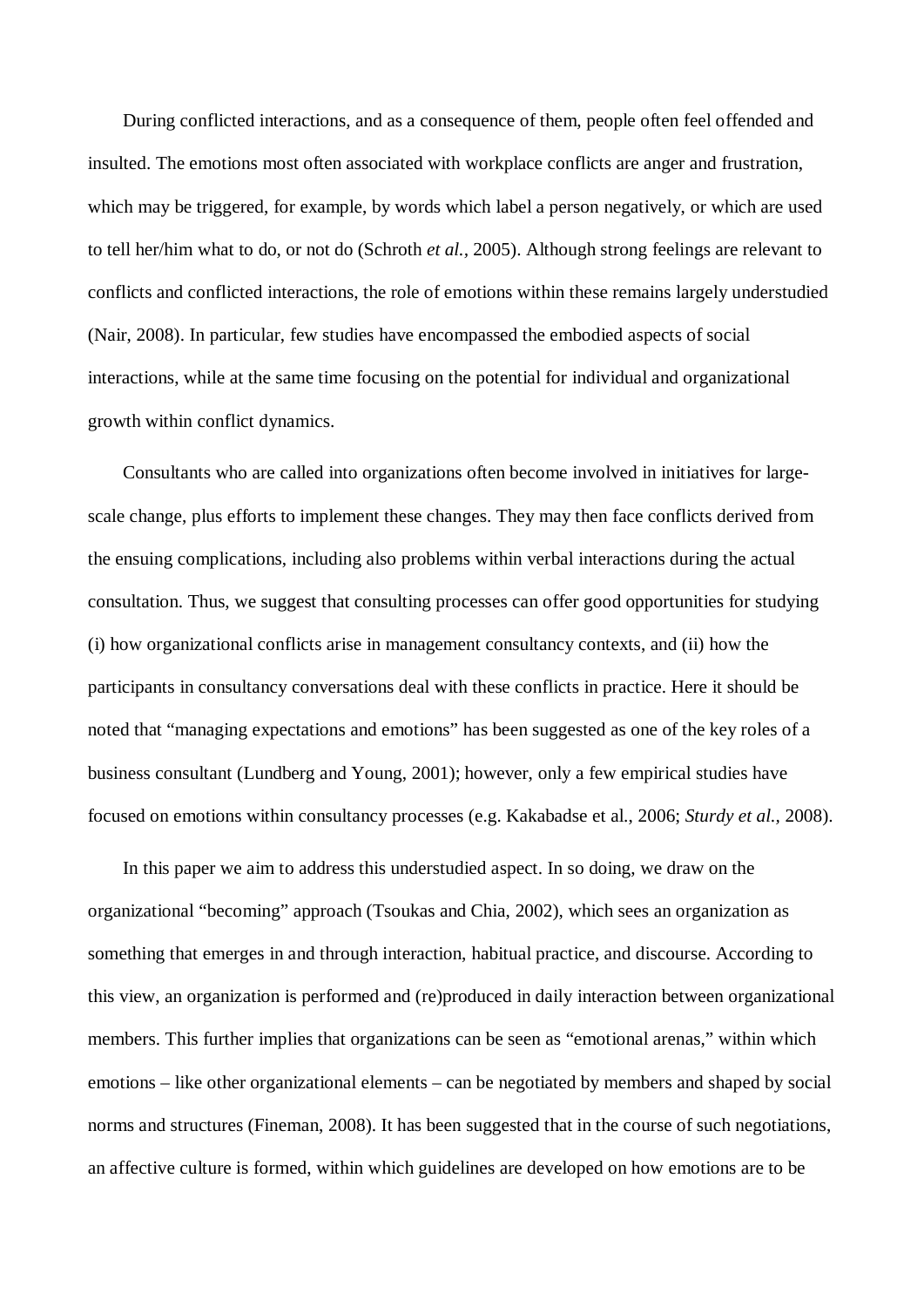experienced, expressed, received, and regulated (Alvesson, 2002; Smollan and Sayers, 2009). In depicting organizations "as they happen" (Schatzki, 2006), it is useful to turn to "microscopic" discursive practices (Tsoukas and Chia, 2002), in which meanings are negotiated by multiple actors (Thomas et al., 2011).

In pursuing this line of inquiry, the present paper also draws on the recent embodied and "affective turn" in the social sciences (Cromby, 2012; Shotter, 2012). In addition to verbal communication, we focus on nonverbal behaviors, considering how these are used in expressing and receiving emotions, as well as in conveying understanding, disagreement, and stance (e.g. Ruusuvuori and Peräkylä, 2009). Thus, the aim of the study reported here was *to integrate an embodiment perspective with the organizational "becoming" approach*, the expectation being that this would allow a deeper understanding of the microscopic discursive practices that may be involved in conflicted interactions. With this in view, we focused on a single, multi-actor conversational episode within one process consulting case. In this brief episode, an important organizational conflict become visible and was managed collaboratively by the participants. Our analysis focused on the verbal and nonverbal elements of the interaction within the episode, seeking thus to contribute to an understanding of the role of these elements in conflicted interactions. We assumed that nonverbal behaviors would have a specific role, not only in how emotions are displayed, but also in how a conflict is dealt with by the participants, as it progresses.

#### **The process consulting model and the client-consultant relationship**

We here present observations on one consulting case, within which an organizational consultant followed a *process consultation* (PC) model (Schein, 1969, 1999) as his working method. This approach has been developed as a tool for bringing organizational members into a process within which important organizational problems can be collaboratively examined from diverse perspectives. The broader aim is to help the client organization so that it learns how to solve the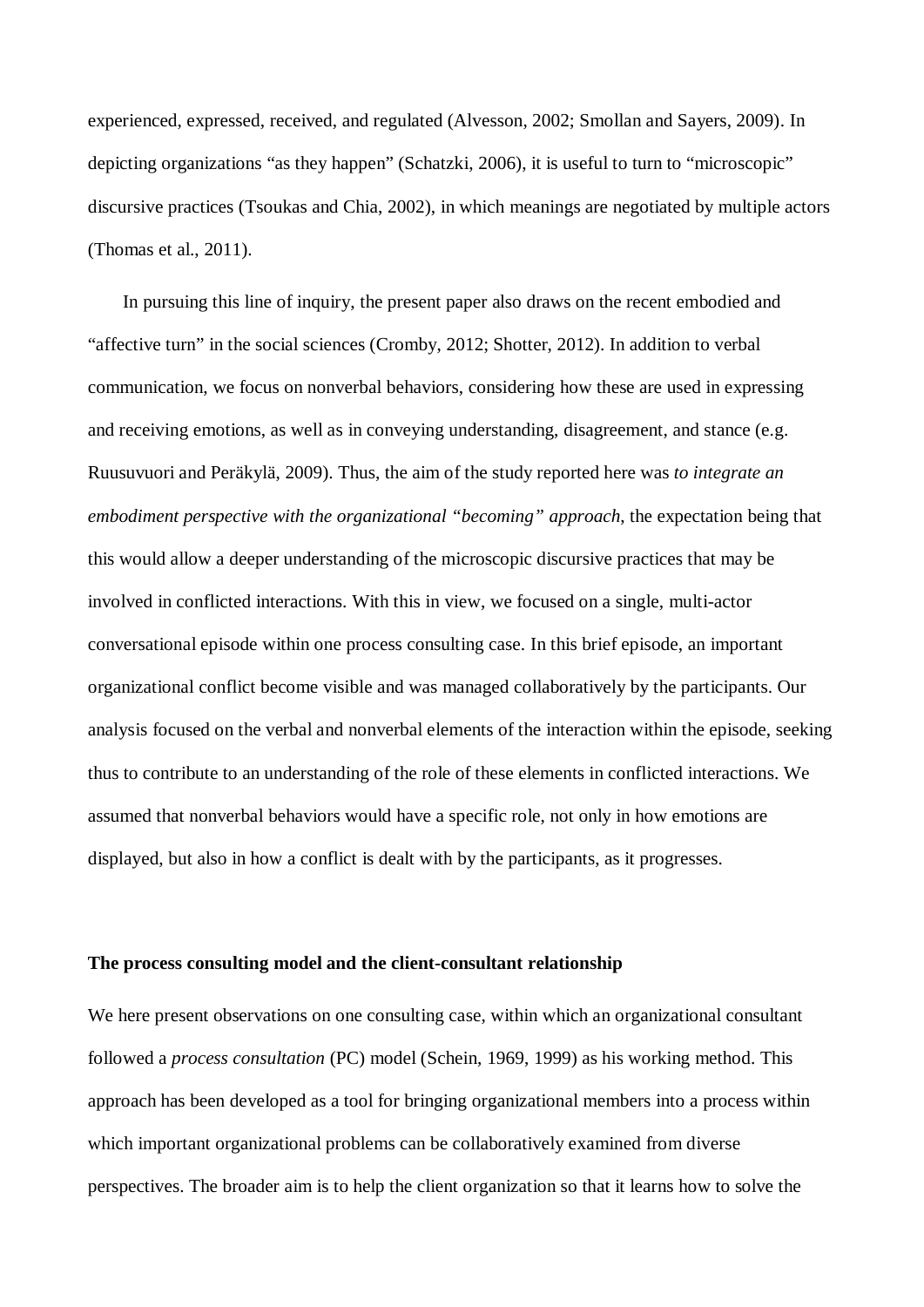organizational problems it encounters, and to handle conflicts, taking action on its own account. However, while academic interest in management consulting has increased over the past twenty years, few studies have focused on actual process consulting practices (Lambrechts *et al.,* 2009), and those that have been conducted have been limited mainly to case studies (e.g. Lalonde and Adler, 2015).

The consultant-client relationship has itself been the focus of numerous studies, from both the so called "pro-consulting" perspective (e.g. Schein, 1997), and from a more critical perspective, with the latter demonstrating the recursive, complex, and sometimes even manipulative nature of the consultant-client relationship (e.g. Berglund and Werr, 2000; Werr and Styhre, 2013). Some studies have highlighted the management consulting processes from the consultant's perspective (e.g. Kakabadse *et al.,* 2006), while others have put a greater emphasis on the client's perspective (Mohe, 2005). The role of the consultant has been described as one of a "moderator of organizational discourse" (Baitsch and Heideloff, 1997, 218); also as an intervenor in the organizational storytelling system (Boje, 1991; Johansson, 2003), or as an actor who gives voice to the everyday experiences of organizational members (Hawk *et al.,* 1995). Some studies have focused on the role of active client participation in change processes (Chao, 2005; *Kykyri et al.,* 2010). Recently, there has also been increasing interest in consulting processes from an interaction perspective, encompassing a more equal interest in both the clients' and the consultants' perspectives; the aim here would be to illuminate the interactional patterns which are relevant for client-consultant relationships (e.g. Fincham, 2003; Kykyri *et al*., 2007). However, there has been a scarcity of the kind of "live" materials that would permit micro-analytic approaches to consulting conversations.

#### **The affective turn: focusing on the nonverbal behaviors involved in emotional interactions**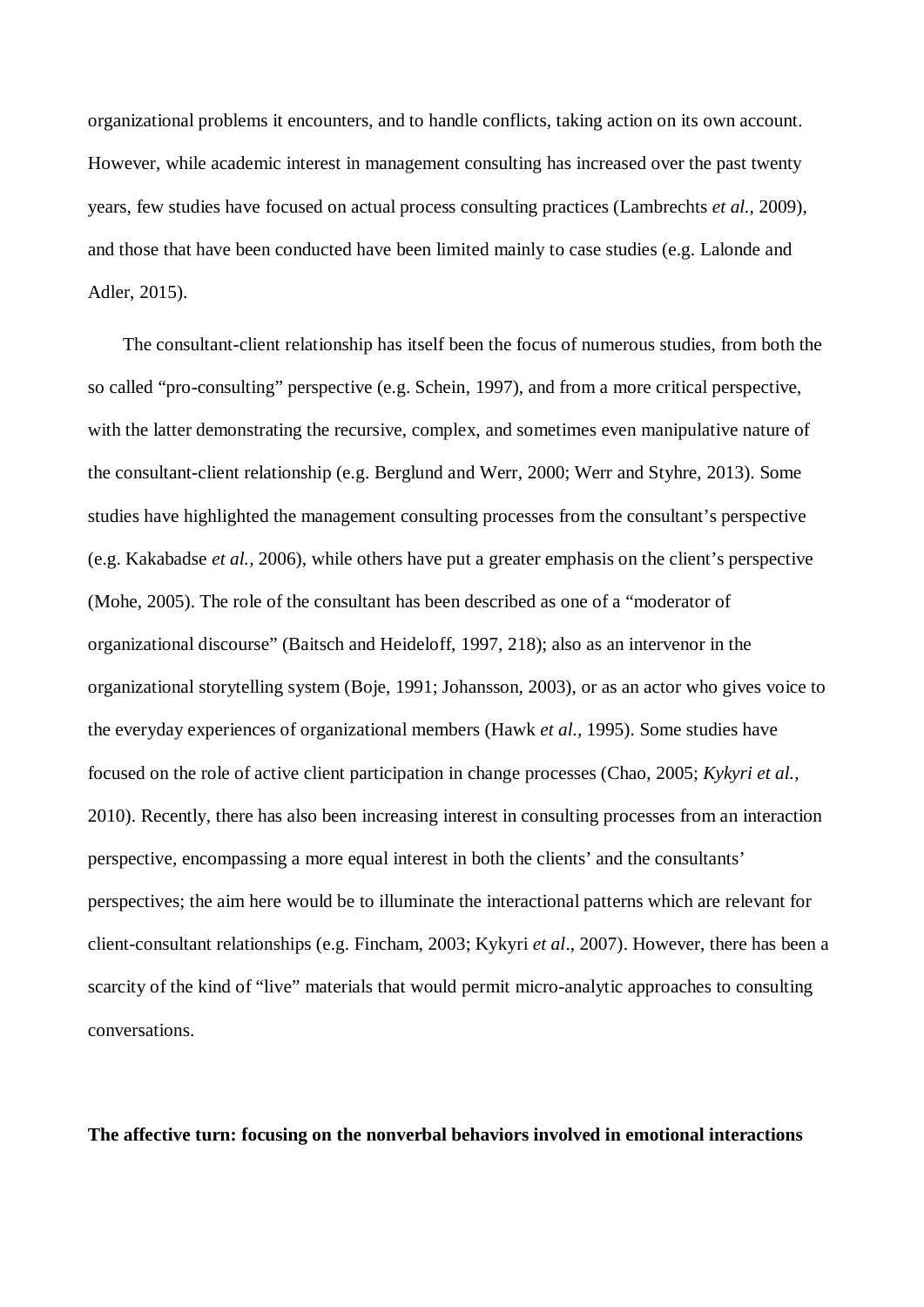A focus on embodied aspects of social interaction started to emerge during the late 1990s, as an extension to the earlier discursive turn, which for its part had highlighted the importance of language not only in conveying but also in constructing meanings. Thus, in the field of organization studies, organizational change had been defined within the discursive approach (Grant *et al.,* 2005) as socially constructed and negotiated in situated conversational settings, within which momentary changes are constantly and locally created and co-created during interaction (Hosking, 2004). This approach was successful in showing the importance of language in the processes in question. Nevertheless, the discursive approach in the social sciences was also criticized for focusing merely on language. It was seen as neglecting the concrete and material consequences of initiatives for change as they affect the people caught up in them, and further, as disregarding the felt and bodily aspects of a given social interaction (Cromby, 1999). The affective turn was influenced by such criticisms, and researchers within this emerging strand started to look more closely at the felt and embodied aspects of interactions, seeking to incorporate them within analyses of verbal interactions and language. Despite this, as noted by Lyons and Cromby (2010, p. 2), "the body in social psychology remains relatively undertheorized and underexplored."

In the study reported here, we utilized psychological knowledge on affective interactions in group settings. Emotional experiences are conveyed within social interactions through, for example, facial expressions and changes in speech prosody. These could include a happy or neutral tone of voice which changes into an angry one, or a change in facial expression, such as a "happy face" turning into one expressing surprise and disappointment; they could also involve strong emotional behaviors such as laughter and crying. The affective dimensions of interactions are not merely private individual experiences; in fact, the felt and affective dimensions also have communicational and relational value, when these are displayed within a social interaction through verbal and/or nonverbal means.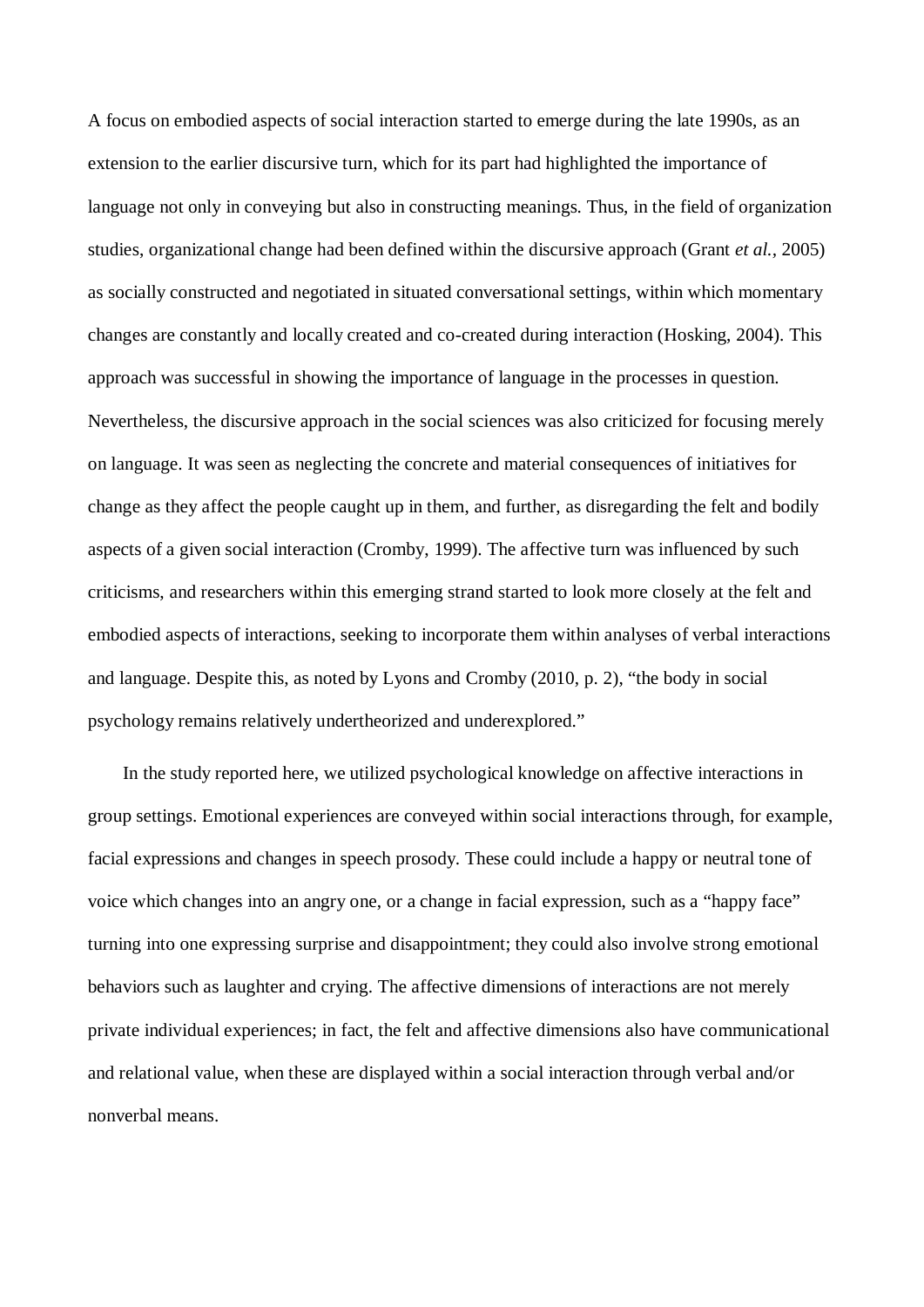Social interaction is multi-modal, consisting of both verbal and nonverbal modalities. Although nonverbal means of social interaction are often deployed automatically, without conscious monitoring or choice, they may also be (partly) controlled and used in a more deliberate manner. Whether under conscious control or not, these affective dimensions are communicative acts; hence they bring about important consequences in social interactions, and in the relationships within which the interactions occur. This means that, for example, bodily movements convey a person's internal states or emotions (Wallbott, 1998). It further implies that simultaneous bodily movements and similar postures may signal increased affiliation (Hove and Risen, 2009) and increased collaboration (Valdesolo *et al.,* 2010) with the person whose behaviors are mimicked. On this basis, behavioral mimicry (i.e. time-synchronized similar nonverbal behaviors) has been suggested as a nonconscious strategy that people use to affiliate (or not affiliate) to others (Lakin and Chartrand, 2003). During storytelling, vocal continuers (such as *mm*) confirm alignment with the telling, while visual tokens (such as nods) are used to show affiliation with the teller's stance (Stivers, 2008). Since the deployment of these nonverbal features is observable, they can be analyzed systematically (Coan and Gottman, 2007; Mauss and Robinson, 2009). Indeed, we would argue that it is both feasible and necessary to take into account the affective and embodied aspects of interactions when one is studying organizational conflicts, and also when one is seeking to manage these in a constructive manner.

#### **The aim of the present study**

In the present study, we focused on a workplace context which is often complicated by conflicts, namely the implementation of an organizational initiative for change. We aimed to apply a detailed micro-level analysis to one particular conversational episode, within which a relational conflict emerged between a consultant and a member of the client organization. Within this episode, one of the participant employees, in front of the entire participating group, voiced his criticism of the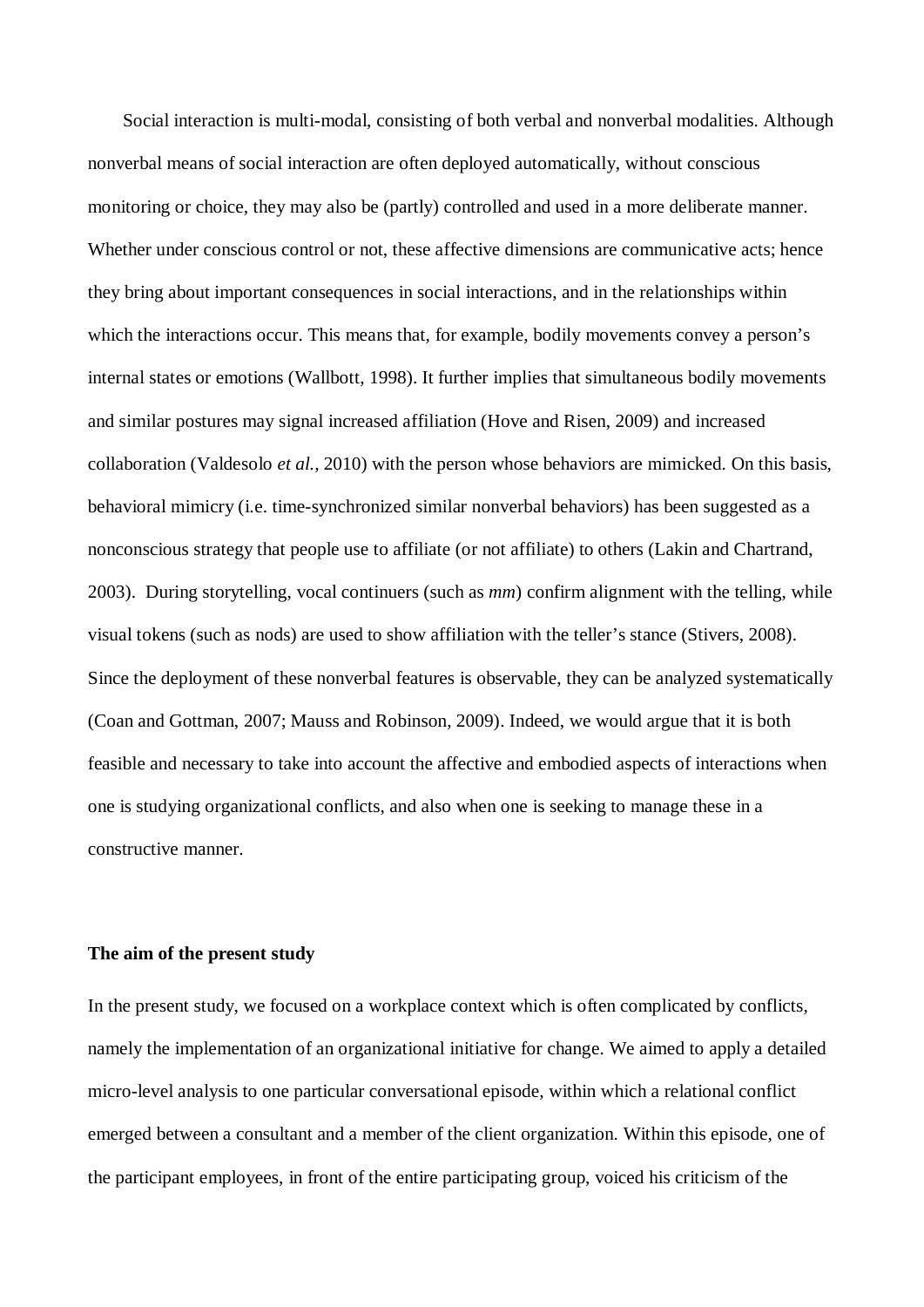consultant's assignment. His criticism then became intertwined in a complex manner with his deep disappointment with the entire organizational initiative, and the way in which it had been implemented. Thus, during this particular conversational episode, a wider organizational conflict became visible to the consultant and to the participating group.

We wished to focus on the affective elements of the social interaction via a micro-level analysis of the nonverbal behaviors and verbal interactions of the participants within the selected video-recorded conversational episode. By providing a detailed description of this particular interaction, we aimed to contribute to an understanding of (i) the roles served by the affective elements in the emergence of a relational conflict, and (ii) the interlocutors' efforts to handle the conflict. To our knowledge, there has not been any previous analysis of a relational conflict "as it happens" at such a level of detail.

#### **Data and methods**

The data for this study were gathered in a research project entitled [text removed to preserve anonymity of the review process]The consulting case included in this study took place in a large Finnish industrial firm which had recently replaced a traditional functional organization structure with a process organization model. In implementing this change, the firm sought to gain a competitive advantage in changing markets by offering clients greater and better value. During the implementation, employees had been given information about the change initiative, including the rationale behind it. In accordance with the new process organization model, the R&D operations in various local units had been merged within a new Knowledge Centre, which was itself integrated within the organization's (recently created) Customer Service Process. The local R&D units in the factories had previously enjoyed a relatively independent role. However, in the new organization, actors within the Customer Services Process (sales and product experts) were given authority over the R&D professionals. The employees in the former R&D unit had strongly resisted this change;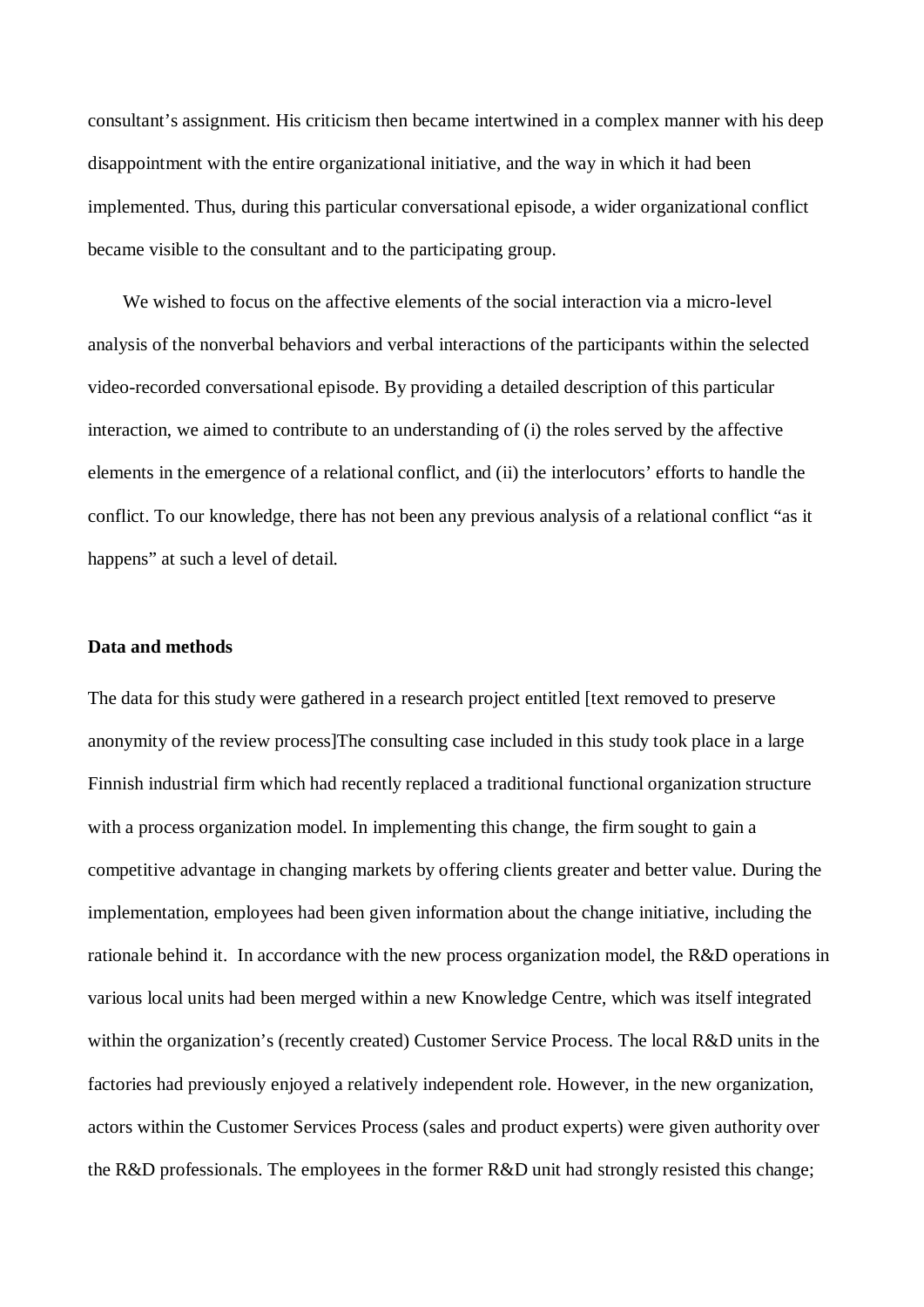indeed, many employees had felt offended by the change, which they saw as devaluing their independent positions as professionals.

The second author of this paper, an experienced consultant familiar with PC methods, was commissioned to facilitate discussions between the organizational members. In a pre-contract negotiation with the consultant, the manager of the R&D professionals indicated that her employees were so upset about the initiative for change (which involved new roles, procedures, and instructions), that they were no longer able to perform their tasks. The aim of the consulting process was to bring together all the members of the new Customer Services Process as participants in an Organizational Development (OD) event, within which their anxieties, questions, and criticisms could be voiced, and discussed in a manner that would advance future collaboration between all the participants. In total, 23 organizational members (the R&D and Customer Services employees and the R&D manager, plus the three top managers of the company) participated in the consulting conversations that took place during the two OD events held (each lasting two days).

The consulting process is outlined in Figure 1.

[add Figure 1. about here]

Figure 1. The entire consulting process (above the time line), plus the location of the selected extracts (below the time line).

The data as a whole consisted of over 30 hours of video-recorded consulting conversations, covering all the face-to-face interactions between the consultant and the members of the client organization. All the participants agreed to the video-recording of the conversations, and gave their written consent for the use of the recordings in research. The video-recorded conversations were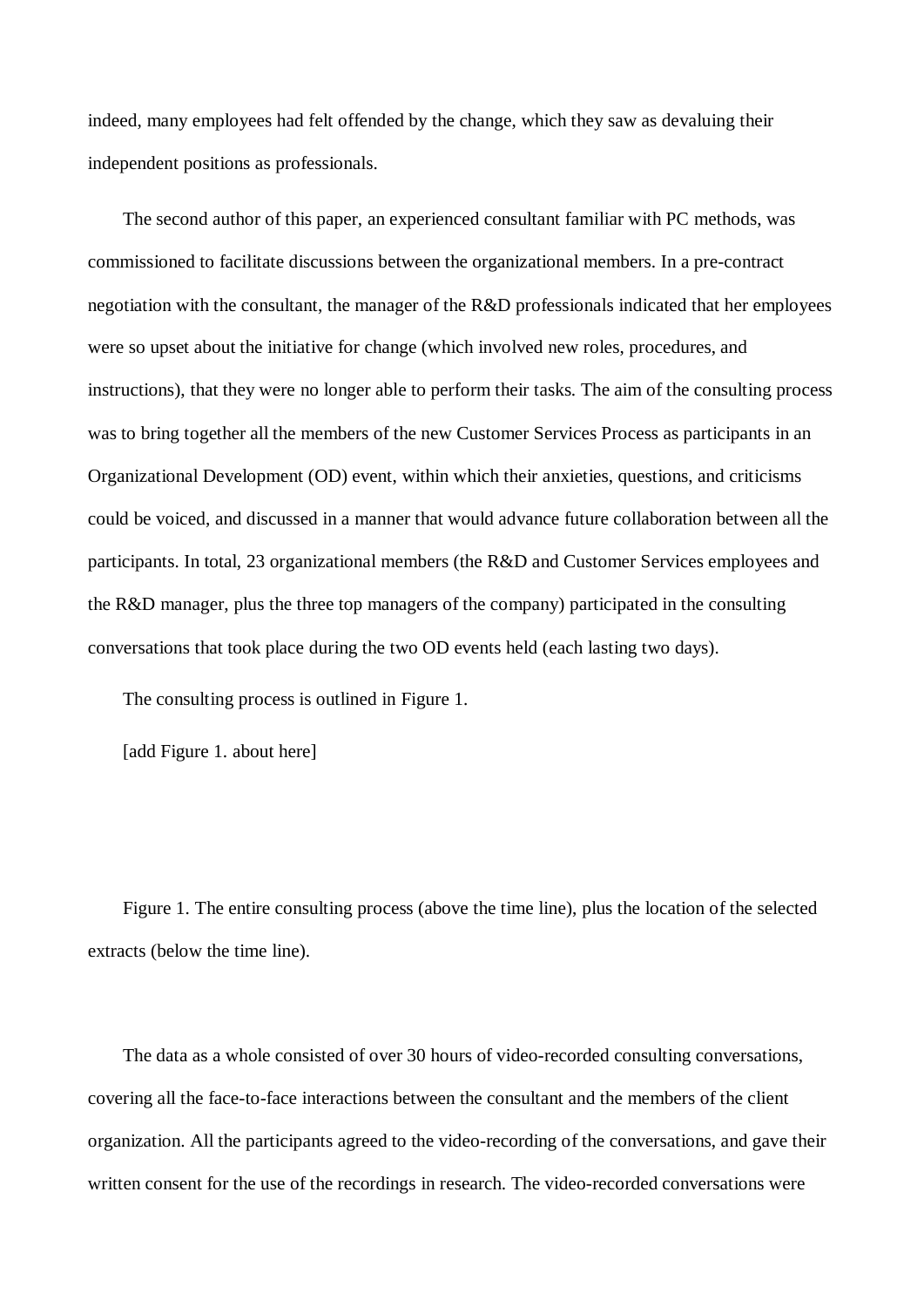transcribed verbatim, using detailed notations to indicate interactional features (see Appendix 1). The original Finnish-language recordings and transcriptions were used in the analyses. The original transcripts are available on request from the first author. To secure analytical transparency, the English translations of the extracts used in this paper are intended to be as authentic as possible. For this reason, we have not "polished" the transcripts, offering instead clarifications and interpretations when there seemed to be a need to do so. There were also problems in the translation due to the differing grammatical structures of Finnish and English, and the fact that in everyday conversations people tend to talk in an unstructured way. A native English-language proofreader has assisted us in trying to resolve the ambiguities as best we could.

The OD events consisted of large-group sessions within which various consulting methods were used, including visualization of the changing organization, small-group assignments, and shorter conversations involving all the participants. From the large group sessions, we identified several emotionally loaded conversational episodes involving employee criticism targeted at the ongoing change initiative (for detailed analyses of some of these episodes, see [text removed to preserve anonymity of the review process]. Employees were angry at how they had been treated, suspicious of whether they would become heard and respected, and worried about how the process would continue. In most of these episodes, employees' emotional expressions were not commented on directly. Indeed, these were either overlooked or undermined by the managers, who tended to respond the employees' criticisms by communicating their managerial view of the ongoing change – presenting it as a long process that would require more time. Thus, according to the management, there was no need to worry. In some emotionally loaded episodes, the employees also voiced criticism of the consultant and his methods.

For the purposes of the present study, we selected one conversational episode from the second multi-party OD event for further analysis (for the chronological placement of the episodes within the consulting process, see Figure 1). This episode was selected (i) because it was representative of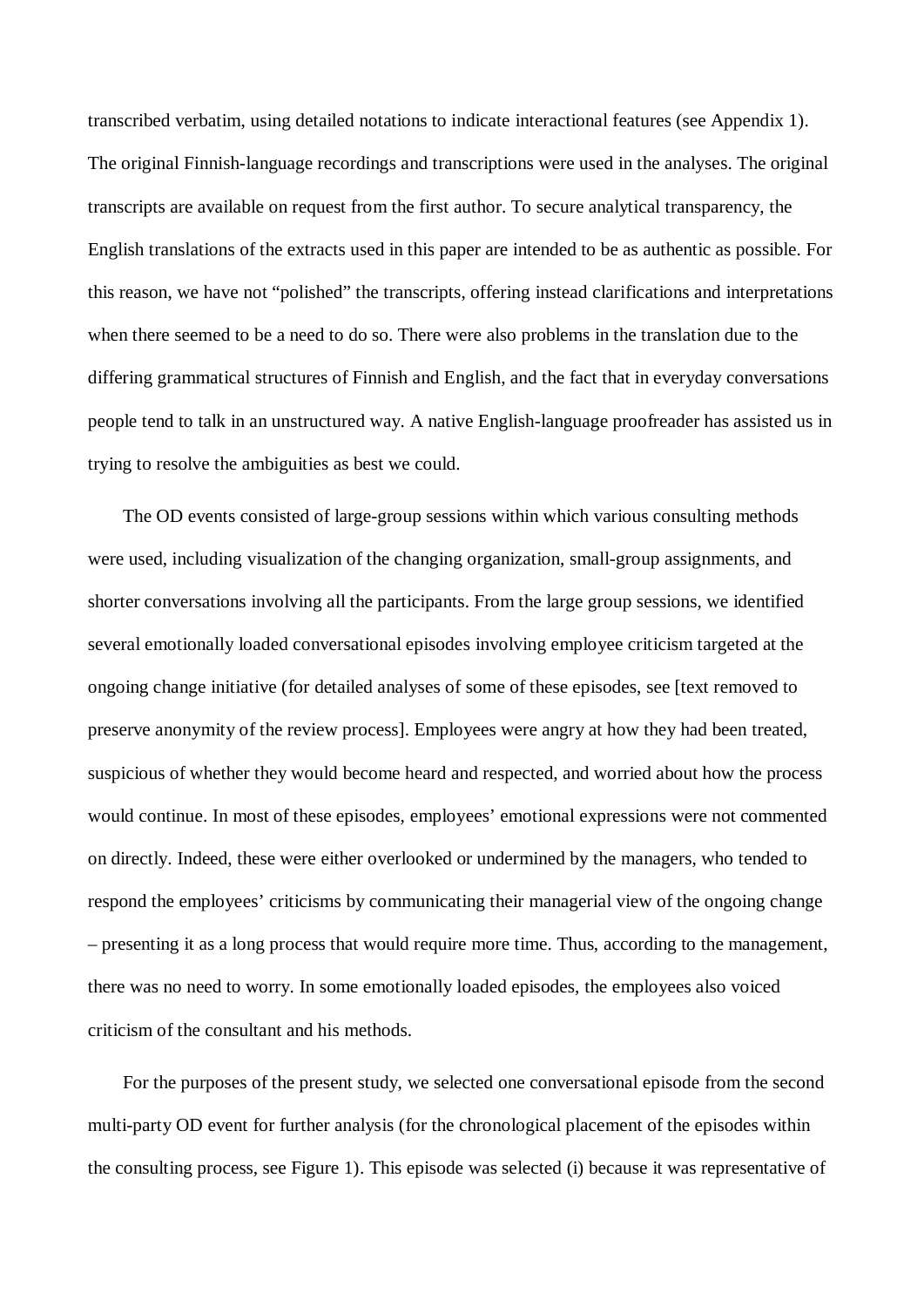emotionally tensioned interactions in the overall consultation process, and (ii) because it offered an interesting and unique opportunity to see how a conflicted interaction between the consultant and an employee suddenly started to emerge. This happened unexpectedly, in the middle of the active processing of a topic selected collaboratively by the participants. At this point, a fairly mundane discussion of the instructions for a small group assignment became complicated through becoming intertwined with a wider organizational conflict, one that encompassed the core problems underlying the entire consulting assignment.

The selected episode was noted as being rich in both verbal and nonverbal means of interaction; it encompassed how the conflicted interaction started and developed, and further, how the interlocutors (the consultant, the employee, and the whole group, comprising 23 participants in total) participated in the interaction, and attempted to address the tensioned situation.

We applied a detailed, micro-analytic discursive approach to the verbal contents of the interactions, and also to the nonverbal and prosodic features which occurred within the selected episode. The discursive analysis was informed by ideas from discursive psychology (Edwards and Potter, 1992), and conversational analysis (Sacks *et al.,* 1974; Silverman and Peräkylä, 1990). In particular, the analysis utilized methods for observing and analyzing emotions (Coan and Gottman, 2007; Peräkylä and Sorjonen, 2012) in interaction. Contextual information about this particular conversational setting was utilized, in order to give meaning to the analyzed interactions. For the reader, this contextual information is presented in the Results section.

Since the data were video-recorded with one camera only, not all of the participants' facial expressions and gestures were visible. To include nuanced ways of showing affective involvement in the conversation, specific attention was therefore given to *prosody*, i.e. the musical elements of speech, which involve variations in intonation, timbre, and the color of the voice, plus modulations via tempo and pause; all of these are involved in what a stretch of speech "sounds like" to the listener. Prosodic features of speech are used for several purposes in adult interaction, including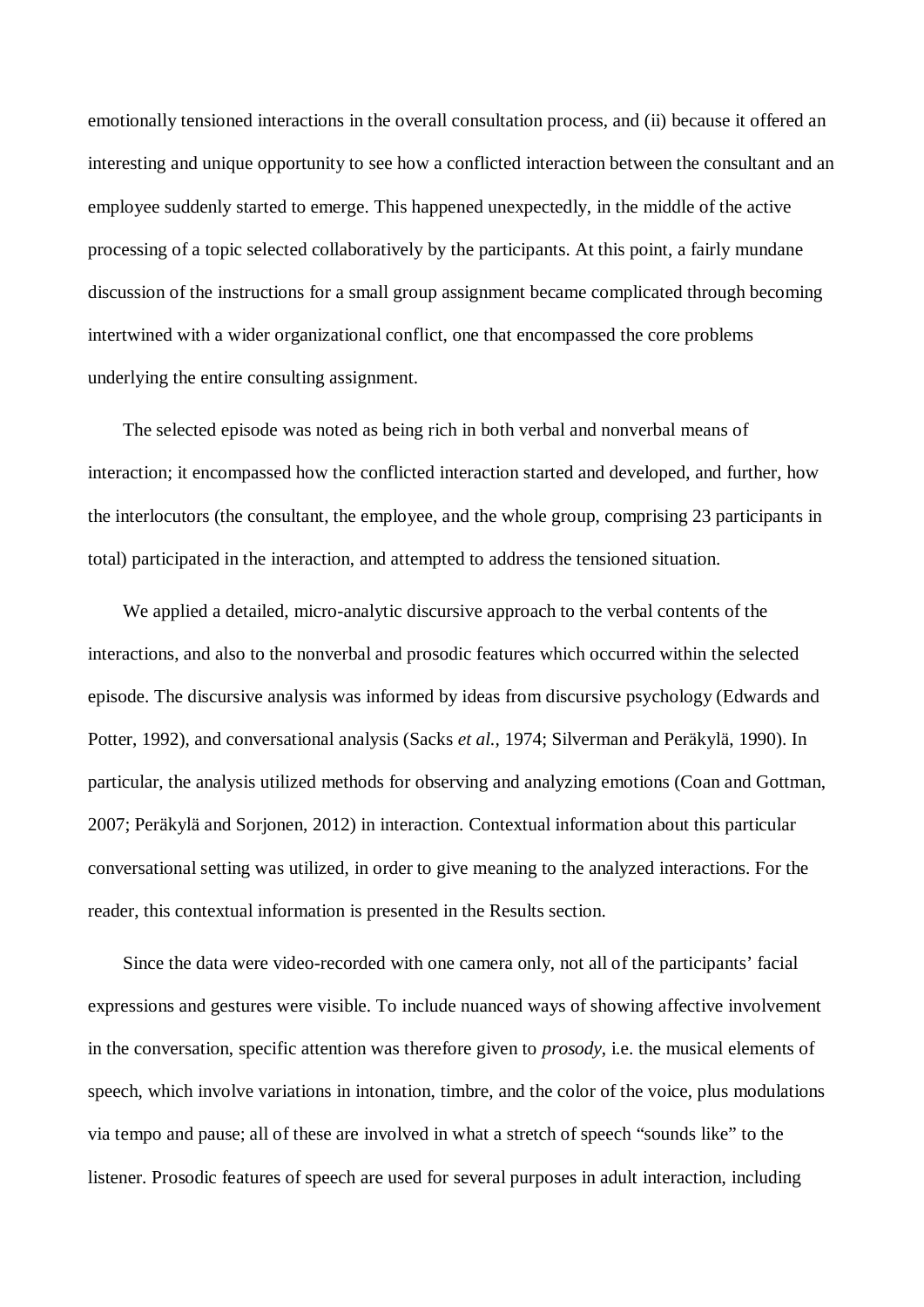grammatical signals, the organization of turn-taking, repairs to one's utterances, markers of astonishment, asking questions, and taking stances while talking and listening. In addition to this, prosodic features are central elements in expressing, receiving, and regulating emotions in social interaction (Banse and Scherer, 1996; Szczepek Reed, 2011). In fact, it has been observed that people respond more quickly to vocal emotions than to emotions displayed via visual means or specific emotion words (Pell *et al.,* 2015). It is thus possible to observe that someone is discontented, irritated, or angry merely by paying attention to prosody, even if the specific verbal content referring to these emotions is absent.

#### **Results**

In what follows, we present four extracts (1a–1d below) from the large-group session; during these, all 23 participants were present, and the seats were arranged in a U-formation. Our analysis demonstrated how, during the turn-by-turn verbal and nonverbal interactions between the employee client and the consultant, an organizational conflict suddenly became visible. This was connected to the employee's critical comment, targeted at the consultant's method. The criticism expressed by the employee was then responded to by the consultant and the other participants. As shown by our analysis, a conversational "trap" emerged, i.e. a conflicted loop wherein the interlocutors kept on repeating the same arguments, with no smooth progress in the conversation.

In a previous conversation, the consultant had negotiated with the entire participating group, seeking to create a shared agenda for the two-day OD event. Together, they had agreed that an important issue would be how to help the participants in defining their working roles more clearly within the changing organization. In pursuit of this shared aim, the consultant formulated an assignment, aimed at helping the participants to identify issues which would be useful in clarifying their roles. The consultant suggested that the participants should think about two different situations, within which they had found their professional role at work to be either clear or unclear.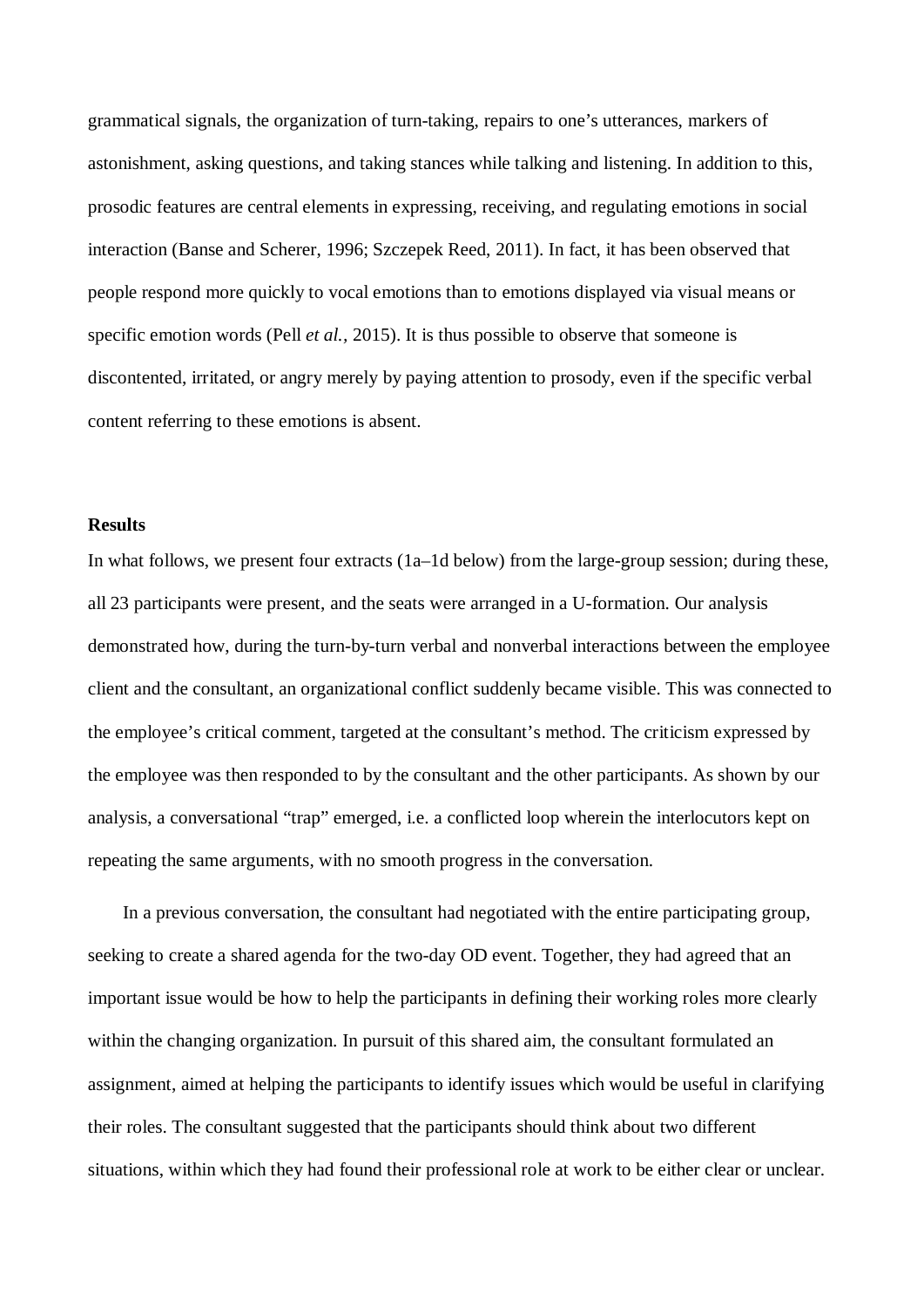To continue the exercise, he proposed that participants should form pairs, then conduct interviews concerning mutual experiences of these clear and unclear settings. The aim in this was to identify issues which had been helpful in defining a clear role, and also what might underlie the role confusion experienced in unsatisfactory situations. After both participants within each pair had taken the role of interviewer, all the pairs were supposed to share with each other their observations on helpful and obstructive issues related to the clarity of their roles.

After a lengthy description of the assignment, the consultant turned to one participant, Gary, who was sitting opposite him. It is possible that the consultant picked on Gary by chance. On the other hand, there could also have been other reasons behind this choice, since Gary worked as a senior expert in R&D, i.e. a unit within which the employees had generally resisted the ongoing initiative (more than the employees within Customer Services). Thus, it could have been that the consultant specifically wished to turn to a person who represented the "resistant" segment of the organization, in order to check whether this planned assignment, as introduced by the consultant, could serve the R&D people's needs.

In Extract 1a, Gary responds to the consultant's inquiry:

#### **Extract 1a:**

C how would this kind of assignment appear to you what do you ((points to Gary)) think about it (.) would it {the suggested assignment} make sense to you (4) G personal- personally speaking it appears to be rather difficult ((leaning back, arms crossed on his chest, moving his legs about, finally crossing them)) ((laughter in the group)) C say a bit more clearly what was (.) what it is {in this assignment} that you feel difficult ((G looks at C, smiles, then looks puzzled)) (2)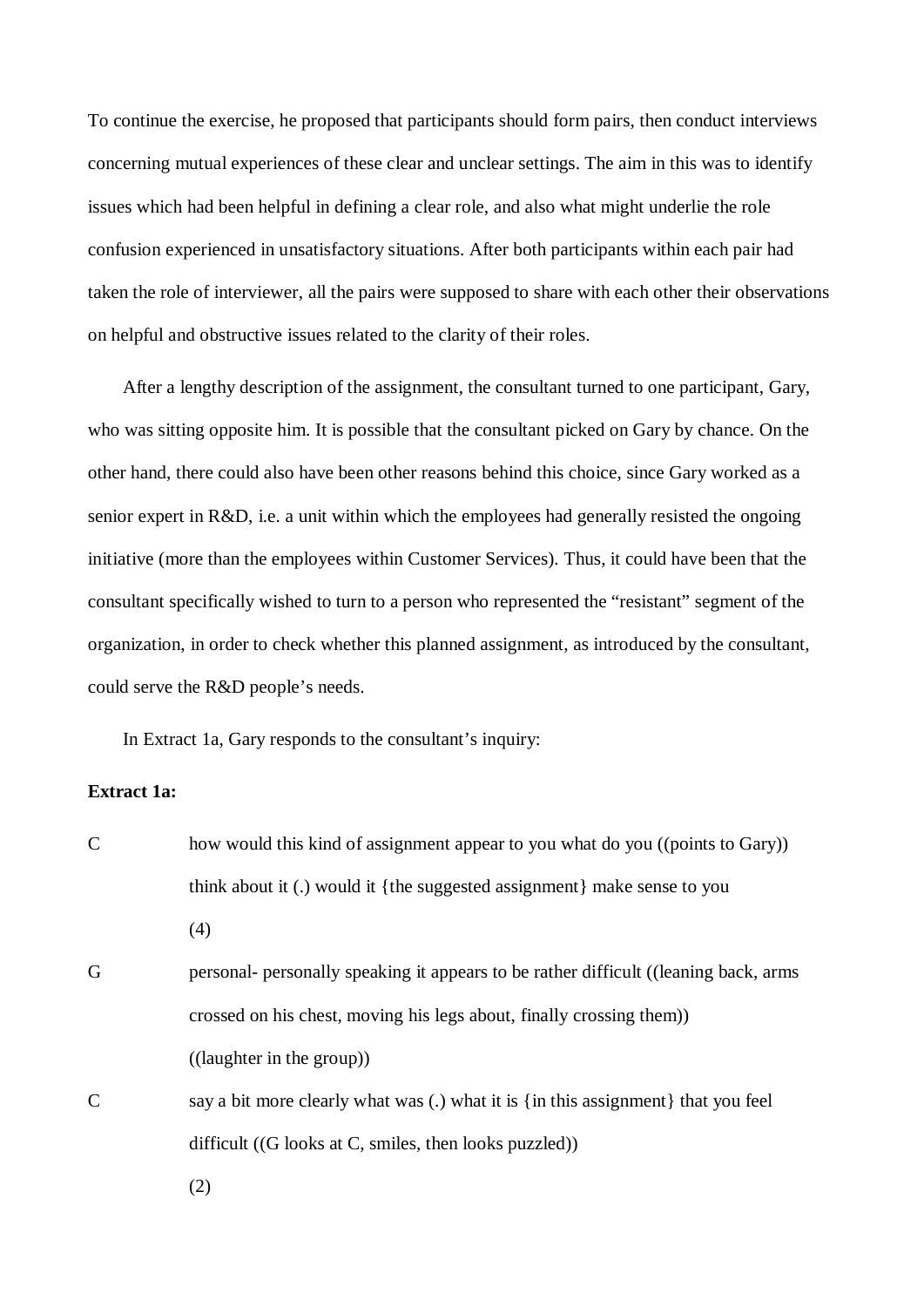Gary seems surprised at the consultant's question, which is visible in his restless body movements. His posture (leaning backwards, arms crossed on his chest) displays withdrawal (Coan and Gottman, 2007) and foreshadows possible disagreement. After a 4-second pause, which in itself indicates a problem in the flow of the conversation, Gary takes a turn and comments critically on the assignment by saying that personally, he finds it "rather difficult," which might mean that the assignment does not "make sense" to him. After Gary's turn, there is laughter in the group, which indicates tension in the interaction.

The consultant's next turn focuses on Gary's perceived criticism, and he invites a more specific description of it by asking Gary to indicate "what it is" in the assignment that "you feel difficult." Gary looks at the consultant and smiles at him, then looks puzzled. After a 2-second pause, Gary gives a hesitant response to the consultant's invitation. Almost whispering, Gary indicates the sudden request to find two "different issues." Silences and silent prosody in speech are common in situations where either the position of the speaker or the content of the speech is uncertain or delicate (Johannesen, 1974). Within Gary's turn, the silent elements seem to indicate uncertainty concerning how to respond to the consultant's request to be more specific in his criticism. Gary's hesitation might also signal some delicate issue or perspective involved in his criticism.

After Gary's response, the consultant takes a turn:

#### **Extract 1b:**

| $\mathbf C$   | two different $\uparrow$ situations one situation within which your role is clear and another |  |
|---------------|-----------------------------------------------------------------------------------------------|--|
|               | [within which]                                                                                |  |
| Rosemary      | [so a situation which has occurred at some point ((C turns to Rosemary))                      |  |
| Gary          | [in practice they are not like ((with an irritated voice))]                                   |  |
| $\mathcal{C}$ | yes ((looking at R)) {a situation which} has happened and let's say within the last six       |  |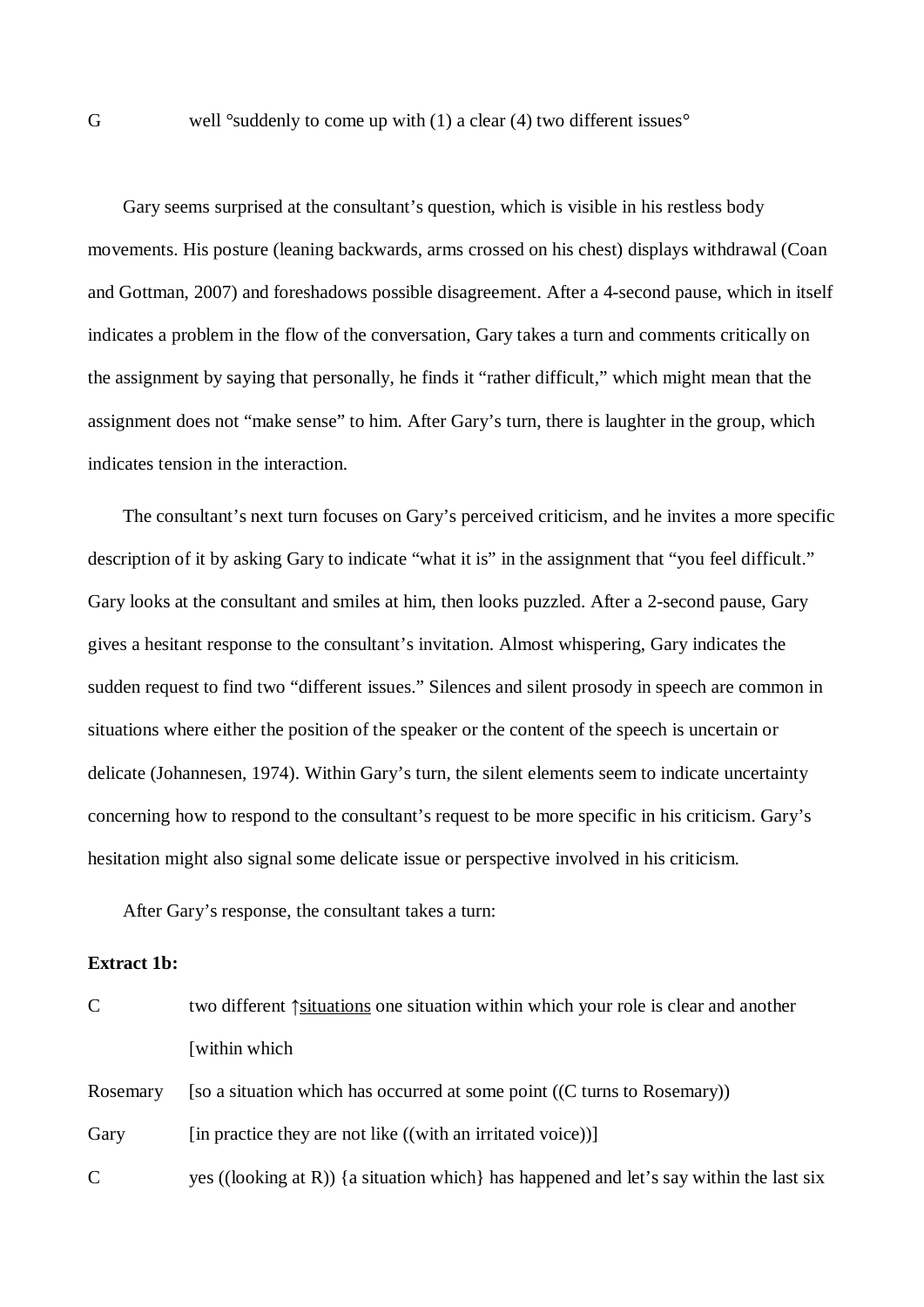months (.) one situation within which there has been a clear ((gesturing with his hand)) and perhaps also ((points to his chest with his hand)) a kind of feeling that ((gesturing rhythmically with his hand)) that now {it's as if} my role is as clear as crystal so that now I know what I am expected to do in my role in Customer Services Rosemary specifically in Customer Services

C yeah in Customer Services since we are now developing the Customer Services Process so well I will now specify {the assignment} once more (.) think ((gestures with his hand)) about the last six months. (.) and find a ↑situation (.) within the Customer Services Process a ↑situation in which you have felt your own role clear (.) in this process (.) what ↑happened then. (.) what did you do yourself to make it (.) to get your role clearer or how did the others help you in this and ↑secondly what is the kind of situation within which you were a bit confused or unsure about what you were supposed to do or how should I prioritize my time and think about {this} kind of situation (.) how does this situation develop or or what (.) or ↑how does this kind of situation emerge when you have a somewhat unclear (1)  $^{\circ}$ role $^{\circ}$  (1)

In his turn, the consultant seems to orient himself according to the assumption that his instruction had been unclear, since he clarifies it by detailing the main idea, which is to find two "different situations" from the last six months, one of which would represent clarity in the participants' perception of their roles. Within a partly overlapping turn, another participant, Rosemary (occupying an employee position), asks the consultant whether he means a situation which has happened already. Simultaneously, Gary starts an overlapping turn with Rosemary. In an irritated voice, Gary says "in practice they are not like." Thus, Gary is trying to continue to voice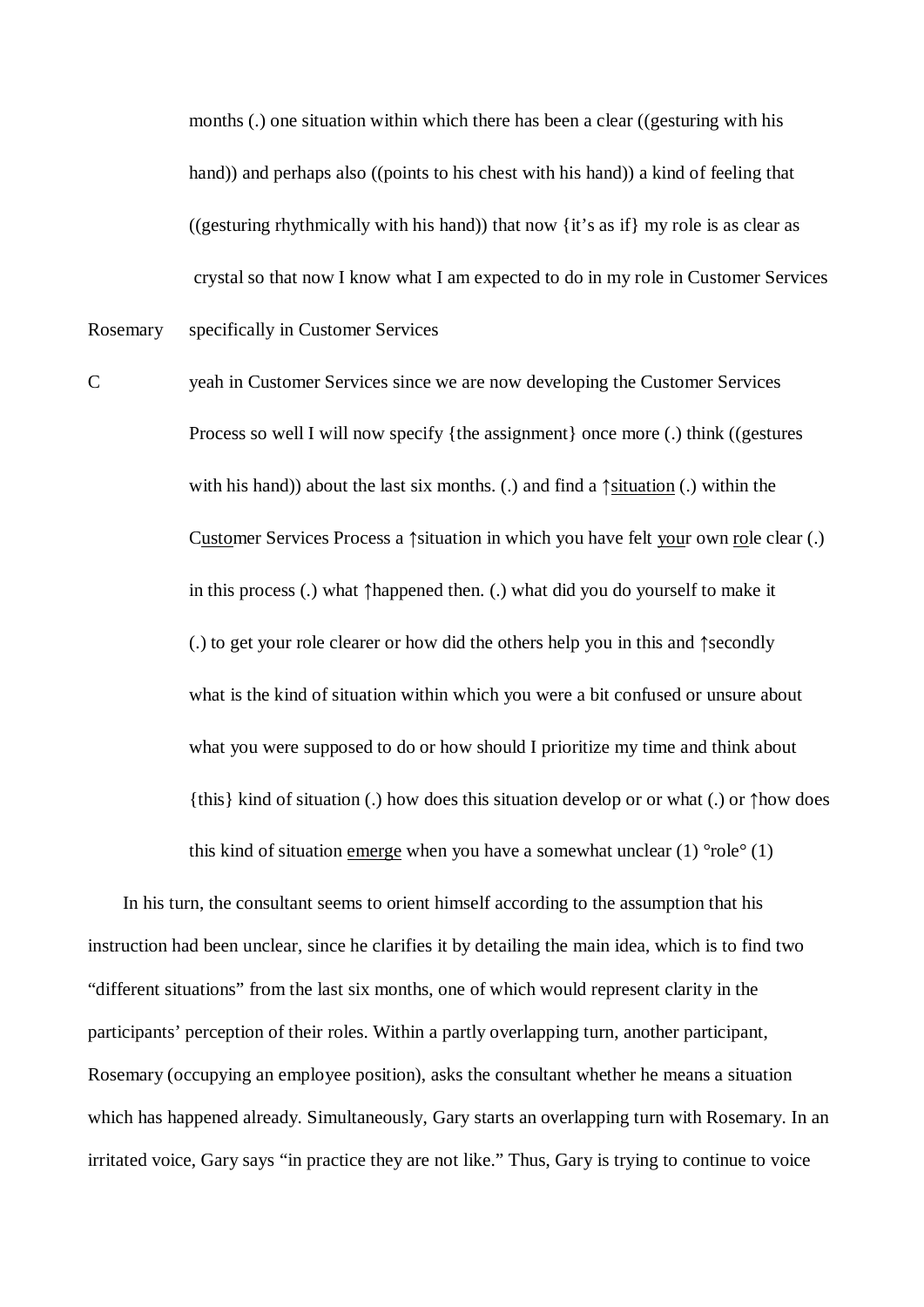his criticism, but his turn is interrupted when the consultant overlooks it by turning to Rosemary and responding to her. The consultant continues by repeating his earlier instructions. Here he uses a good many illustrating gestures which highlight rhythmically the most important words in his turn. The consultant's conversational actions indicate that his focus is still on clarifying his instruction, which he does in a very energetic manner.

From a close examination of how Gary's criticism is responded to by the consultant, it is clear that Gary's criticism forms an interactional challenge for him. While the consultant has himself been active in inviting Gary's opinion about the assignment, it seems that Gary's response, and specifically the latter response in an irritated tone of voice (Extract 1b), is not what the consultant has expected. Probably, the consultant has expected a more approving response to the suggested assignment, or at least a more specific question on some details of the instruction. This can be seen in how the consultant ignores Gary's turn by turning to Rosemary, and by responding to her inquiry in a detailed manner.

Next, the consultant addresses the entire group, announcing that he will detail the guidelines of the assignment again. He then continues, repeating the instructions for the third time. He talks clearly and uses various prosodic features, such as emphasis and a higher intonation at the start of the words; he also gestures to highlight the most important parts of the instruction. These nonverbal and prosodic features display enthusiasm, which could serve the role of motivating the participants to the suggested assignment.

The consultant's activity in repeating and clarifying his original instruction all over again seems to point to a conversational problem which has started to emerge. As we interpret it, the consultant is facing obvious difficulties in continuing the conversation in such a way that the planned assignment can get started.

Toward the end of the consultant's turn, there are several silences, and the consultant uses an almost-whispering voice when he articulates the word "role." These prosodic features indicate the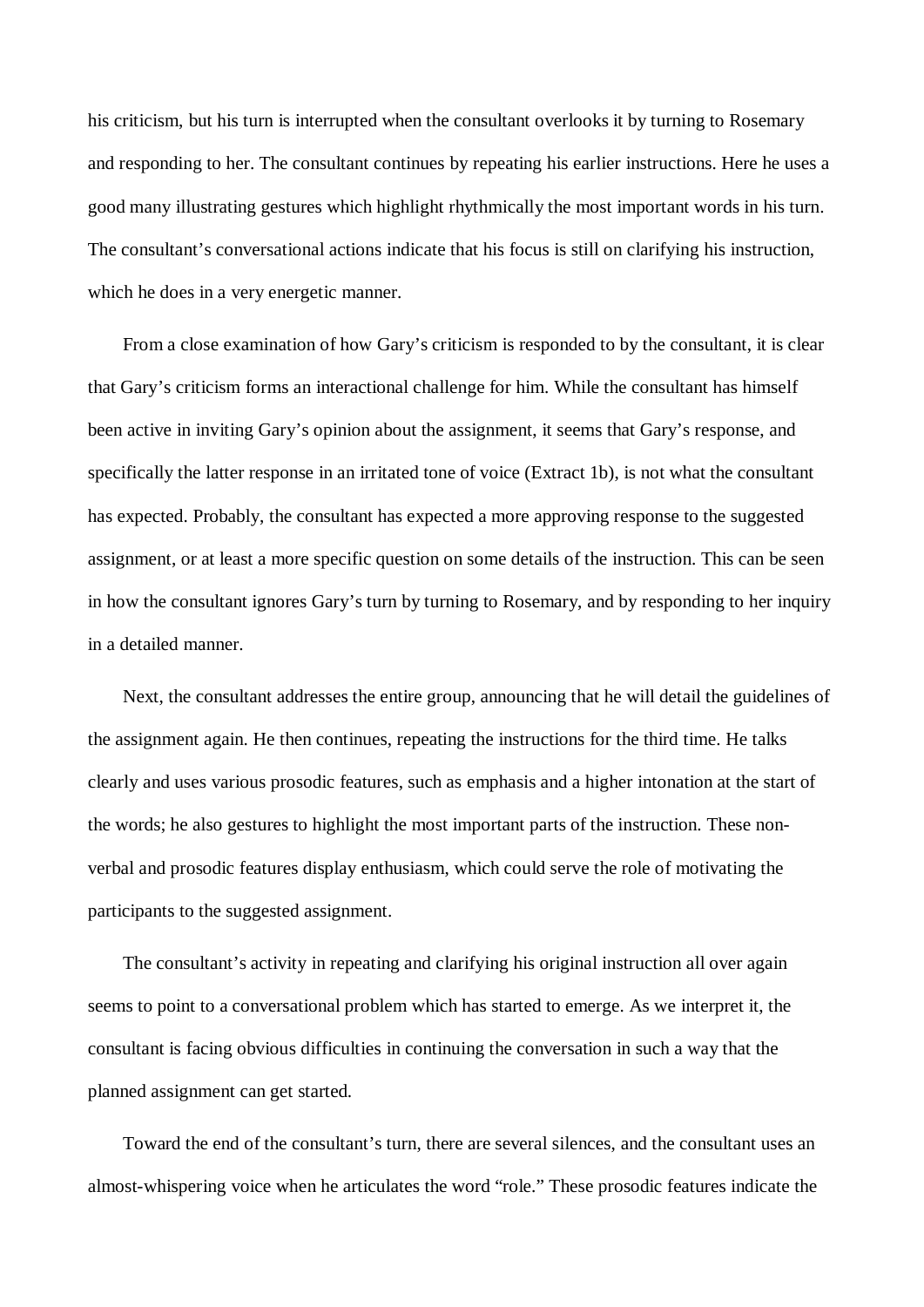delicate nature of the interaction, and they seem to foreshadow a stretch in which the consultant will turn again to Gary and his criticism. This is what actually happens in Extract 1c:

#### **Extract 1c:**

C does this sound ((points to Gary)) any (1)  $^{\circ}$ clearer $^{\circ}$  ((moves his hand near to his mouth $)$  (1)

- G I dunno but if the situation has been generally like slowly taking some shape and there has there have not been such clear guidelines and now you put to us a demand ((sounding irritated)) that we should like say and like  $(.) \uparrow$  clearly be able to lift ourselves ((points upwards)) up ((squeaky voice)) to reflect and evaluate the last six months' situation so that we should pick up one clear ((pointing up)) and one unclear situation so that {it's} just as if the situation could be taken under control ((moving his hands wider from each other)) the situation which has for the last six months (.) at least for me been more or less (.) like a fog ((waving his hands, lowers his voice)) a kind of situation within which it has been hard to say okay I'll pick up this one ((gestures with his hand))
- Daniel  $\{\equiv\}$  Director, Customer Services Gary tell us about these situations which have been less like a fog ((Gary looks at Daniel, arms crossed on his chest, raises his shoulders, grins, looks down))

C so this ↑this [is well

G [well I dunno ((raises his shoulders)) (.) I think that well ((sounds irritated, Mary turns to G, looking at him)) this was like (.) this felt like a pretty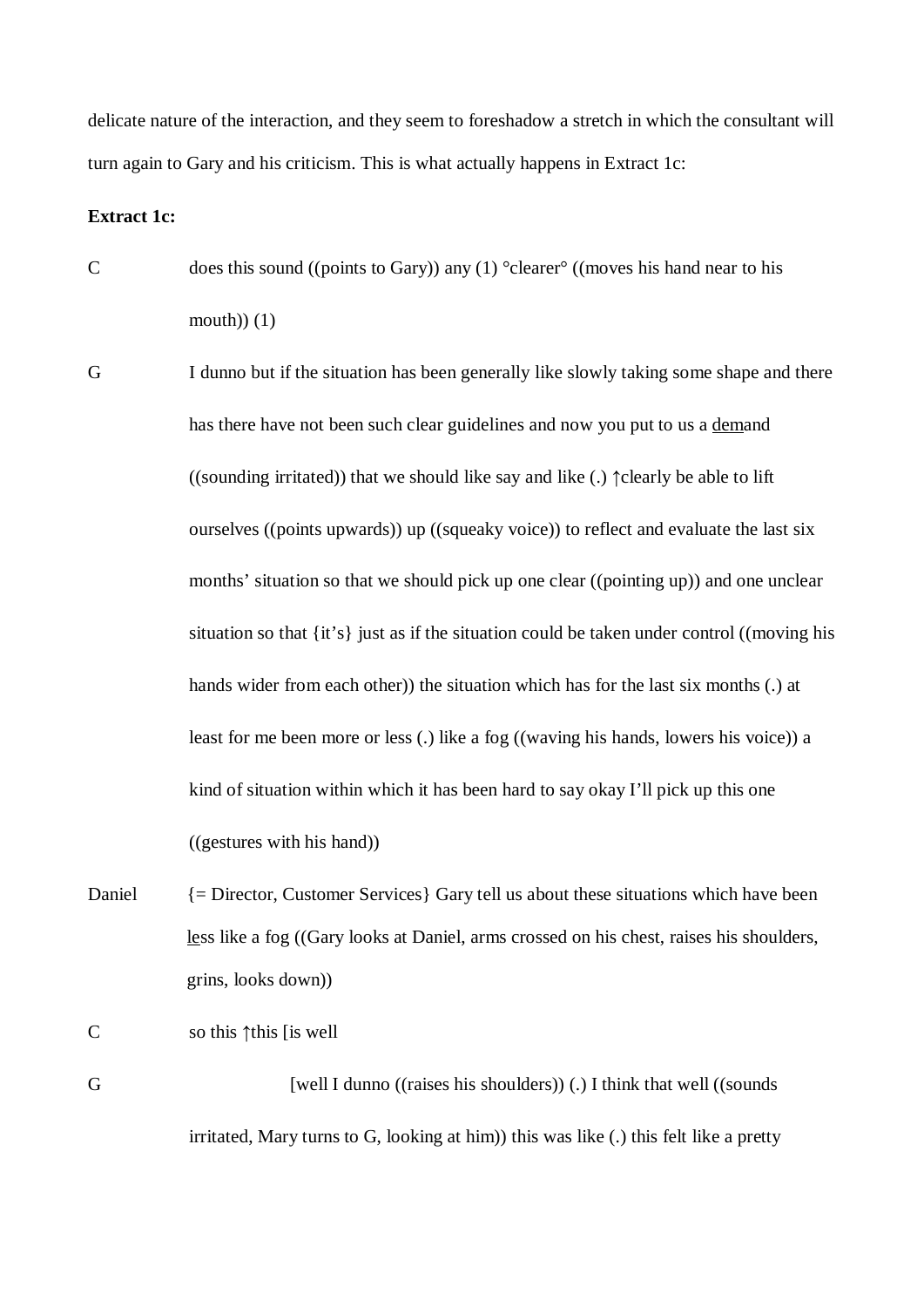demanding {task} in the sense that if you like (.) like as an outsider one should look at {the situation in such a way} that let's take some clear ((moves his head sharply)) situation and some unclear ((moves his head sharply)) and then let's analyze it why this one was clear ((pointing in one direction)) and why this other situation was unclear ((points in a different direction, Mary turns away from Gary, looks up and smiles)) so (.) I dunno ((puts hands on his lap, then crosses his arms on his chest)) (1) ((raises his shoulders, arms crossed on his chest))

The consultant points to Gary and asks him whether the assignment now (i.e. after a more detailed instruction given by the consultant) appears to be any clearer. During his turn, the consultant raises his hand and puts it near to his mouth, which indicates tension. Again, the consultant uses a very low volume voice, and there are pauses within his turn, which can be seen as displays of delicacy. As we interpret it, these prosodic features serve the function of calming down the intense tone of the conversation. Gary takes a turn by saying "I dunno but," thus indicating that the problem might not be merely the clarity of the consultant's instruction. Gary then continues with a vivid description of his experience of the organizational situation over the last six months. He now voices a more specific criticism by accusing the consultant of demanding too much in a situation which, according to Gary, has been "more or less (.) like a fog." Thus, in his turn, Gary constructs a more specific criticism toward the consultant (who is demanding something that Gary perceives as impossible), and also a broader but vaguer criticism of the ongoing initiative in the organization. He now actively uses a rich variety of prosodic features, as the consultant did earlier. To illustrate his point, Gary uses emphasis and high intonation, plus gestures. Moreover, he changes the timbre and the color of his voice in conveying irritation concerning the consultant's assignment.

Suddenly Daniel, the director of the Customer Services Process, takes a turn, suggesting that Gary could mention those situations that have been "less like fog." As we interpret it, Daniel offers his managerial support to the consultant, in suggesting that the consultant's assignment could be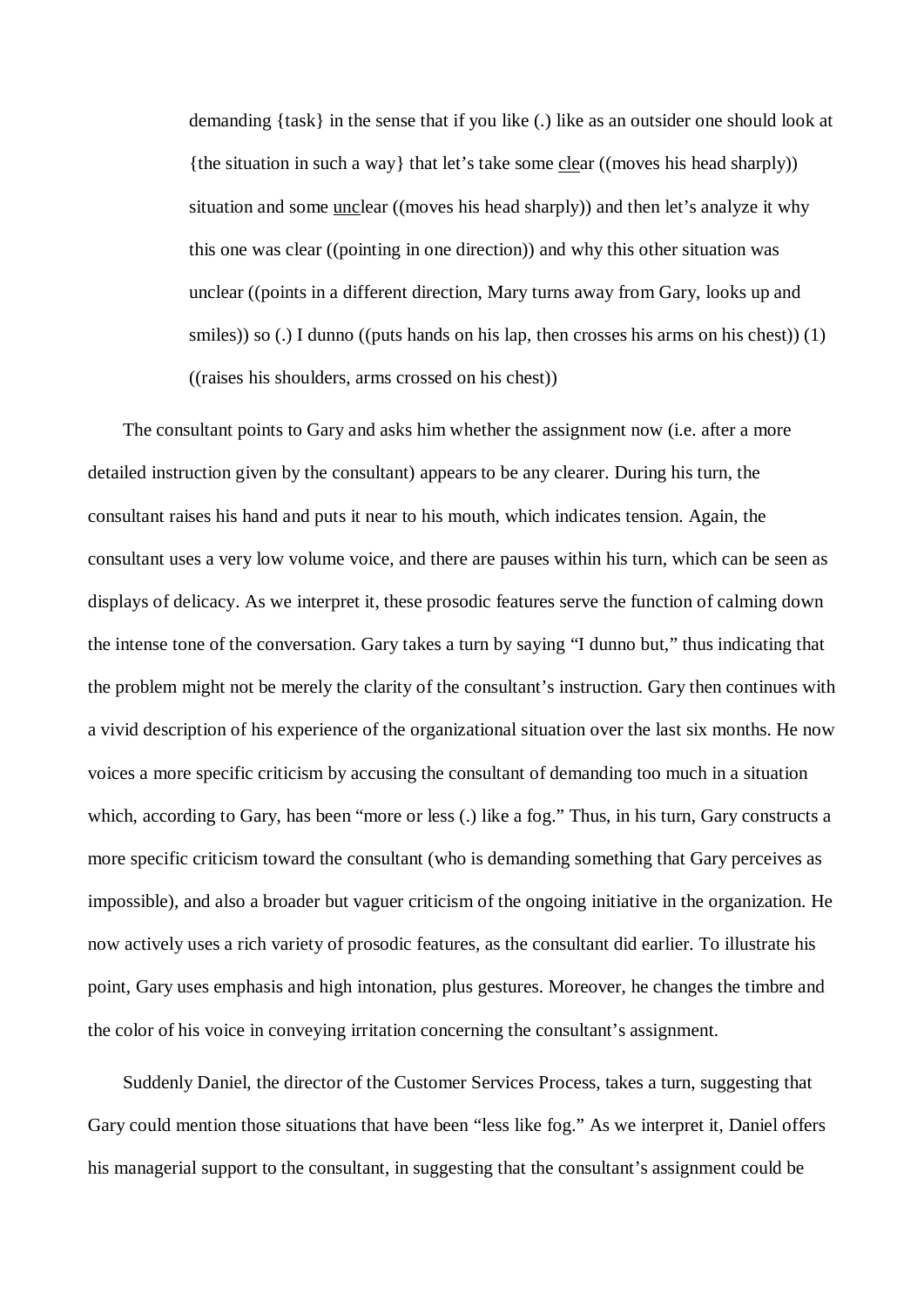conducted by focusing on some clear situations. Thus, Daniel's uninvited turn can be seen as a response to Gary's criticism of the change initiative *per se,* insofar as Daniel implies that not all the everyday experiences are unclear. Indeed, Daniel's turn could be interpreted as an attempt to define how his subordinate ought to think and feel about the initiative in question. Gary turns to Daniel, looks at him, raises his shoulders, grins, and looks down. His nonverbal behavior communicates irritation (Coan and Gottman, 2007). Gary's response here indicates that he strongly disagrees, and that he may regard Daniel's turn as a rebuke for his criticism of the consultant.

The consultant tries to take a turn, but is interrupted by Gary, who repeats his earlier words "I dunno," and raises his shoulders again. Then, with irritation in his voice, he continues his turn. Here, he indicates that he views the consultant's assignment as demanding, in that it requires an "outsider" stance to be taken, i.e. the ability to observe oneself from an outsider position in order to identify what is clear and what is unclear, and the ability to analyze why this is so. Gary moves his head sharply while he articulates the words "clear" and "unclear." These movements also cause sharp accents on these words, which Gary soon repeats, now accompanied by hand movements. The main message in Gary's turn seems to be that the consultant's assignment constitutes an impossible task for anyone who experiences the entire organizational initiative as complicated and unclear, and perhaps also unwelcome.

Mary, the manager of the R&D unit (who is sitting next to Gary) has been looking at Gary and sharing a similar posture with him, thus displaying in her nonverbal behavior that she is affiliating with his story. Now, Mary turns away from Gary, looking up with a smile on her face. Gary ends his turn by saying again "I dunno," putting his hands on his lap, then crossing his arms on his chest, and raising his shoulders again. In his bodily behavior, Gary displays his opposition to the assignment proposed by the consultant.

The nonverbal behavior of Mary (a middle manager) is of special interest here. As the manager of the R&D unit, Mary is likely to have been in close touch with her employees' critical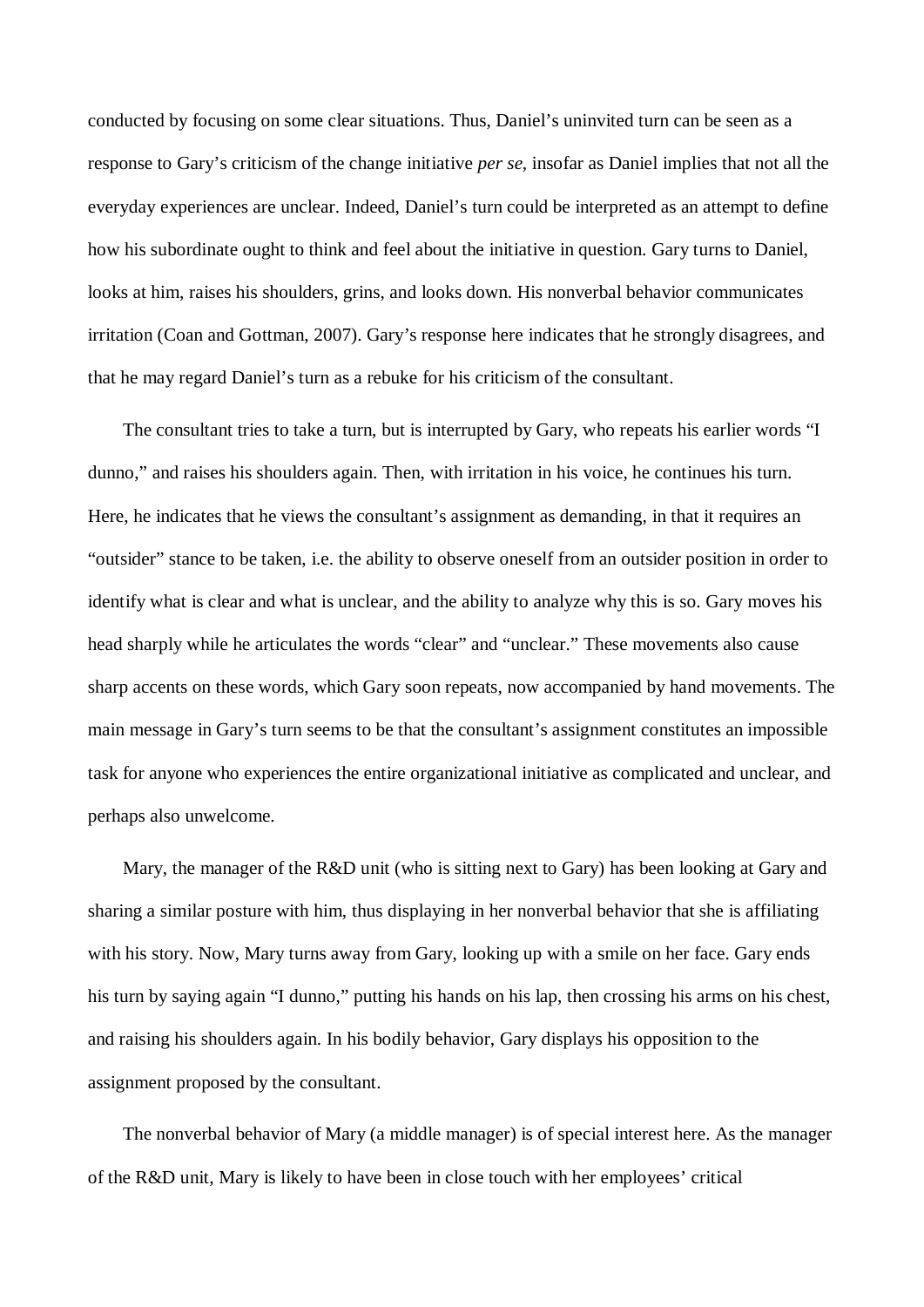perspectives regarding the ongoing initiative and its implementation. This is reflected in her nonverbal behavior, which displays her connectedness with the employee's experiences. There are several possible interpretations of Mary's nonverbal behavior at the end of Gary's turn. If we look at Gary's response (he stops talking), it is possible that Gary sees Mary's turning away as a sign that Mary no longer joins in with what he is saying. On the other hand, Mary's behavior can be interpreted as an indication that she has become amused by the conversational setting, and by the way in which the consultant is being caught out by an aspect of organizational reality which Mary is (all too well) aware of.

As we interpret it, some highly relevant issues are now being revealed to the consultant; these reflect the core problems of the organizational initiative, and its consequences for the ability of the employees to act in constructive manner. It also appears that there could be problems related to how the employees' feelings are given or denied space, or are viewed as legitimate in conversations concerning the organizational initiative.

After Gary's turn, the consultant takes a turn. He addresses his speech to the entire group, and, for the fourth time, starts to explain and to clarify the planned assignment:

#### **Extract 1d:**

C well I like ((raises his hand, turns away from Gary to the participants on his right side, addressing his talk to them, lowering the volume, with the pitch range and speed of his speech decreasing)) think this assignment as rather in a way that well our daily work consists of separate ↑moments ((Mary is nodding)) in a way that some specific episode or chain of actions (.) could well be like a good unit for observation (.) ((accelerated rhythm)) if one talks about these six months in a general manner that (.) maybe ↑this could also ((slower rhythm) be done if it feels difficult to find these separate moments well you can think about this setting in a more general manner (.) but I think that I would like to encourage you to well well (.) try to find a situation (.)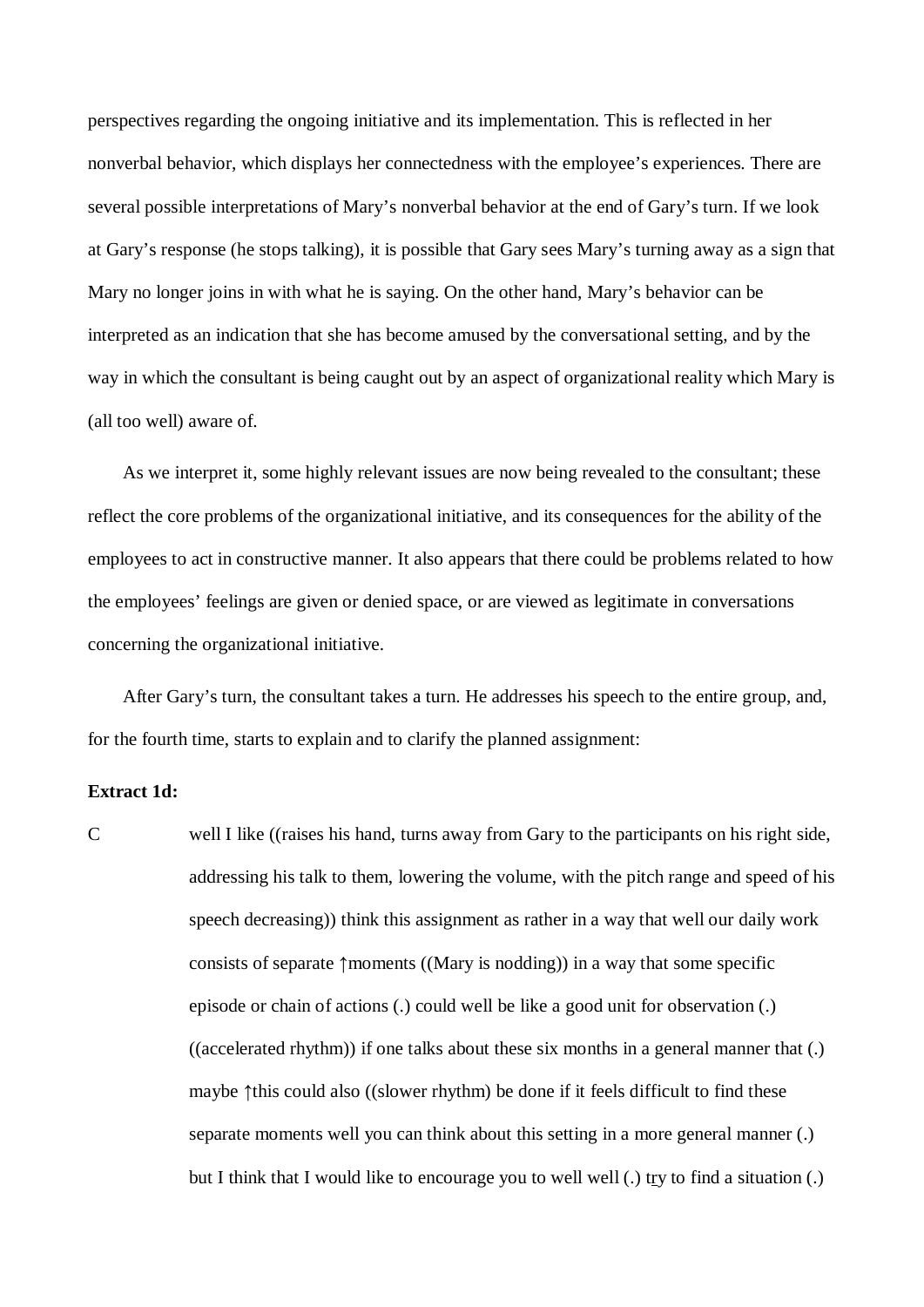|             | try to find a specific situation in which your role is clear (.) and try to find a situation          |  |
|-------------|-------------------------------------------------------------------------------------------------------|--|
|             | in which it {the role} was not so clear $(.)$ and well $(1)$                                          |  |
| P?          | () ((an unidentified participant says something, which is inaudible))                                 |  |
| G           | then again when it {the role} is clear (.) in relation to what is it clear ((sharp voice,             |  |
|             | leaning his head backwards))                                                                          |  |
| $\mathbf C$ | your role (.) in the Customer Service Process (.) ° clear or unclear in relation to this <sup>°</sup> |  |
|             | (3) ((looking around to see all the participants))                                                    |  |
| $\mathbf C$ | how does this sound to you Tommy                                                                      |  |
| Tommy       | yes I think I'll probably find something                                                              |  |
|             | ((laughter in group))                                                                                 |  |
| $\mathbf C$ | well uuh (.) what about you Stephen (.) do you think                                                  |  |
| Stephen     | yeah yes (.) yes there is always something                                                            |  |
| $\mathbf C$ | Tina wha- what do you think about it                                                                  |  |
| Tina        | yeah something ((puts her hand near to her mouth))                                                    |  |
| $\mathbf C$ | and the task of the interviewer the participant with whom you'll do this assignment (.)               |  |
|             | her task is to help you to notice these kinds of issues (.) and then if you well if you               |  |
|             | feel that I $\{ =$ "you," taking the voice of the client $\}$ do not find ((louder)) any specific     |  |
|             | situation whether it is clear or unclear well you'll just pick up $\uparrow$ some episode or what     |  |
|             | issue you want to take up yourself as an example of ((louder voice)) that that's the                  |  |
|             | way ((compassionate tone of voice)) my work is at the moment (.) and that's the way                   |  |
|             | my life has been like during these six months ((quieter)) (1) but well let's see if you               |  |
|             | will find two different situations in relation to how clear your role has been within the             |  |
|             | <b>Customer Services Process</b>                                                                      |  |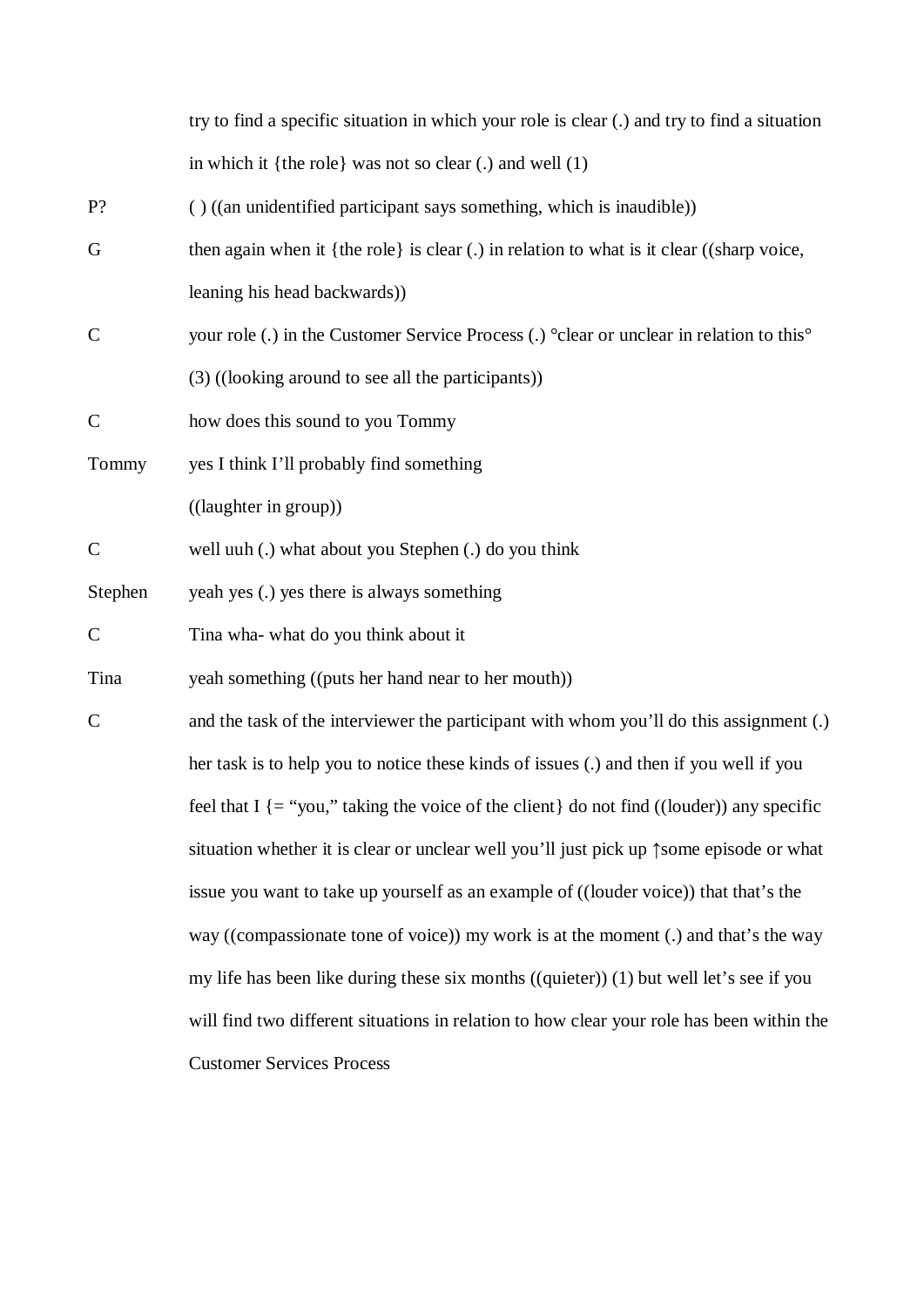The consultant talks with a slower rhythm and a steadier voice (i.e. there are fewer prosodic changes in his talk than there were in his previous turns). In this particular situation, after Gary's irritated turn, this kind of a prosodic change may have the function of calming down the heated conversational situation. The consultant now, very carefully, clarifies his idea of inviting participants to look at their everyday work, which he says is a collection of separate episodes or moments. Mary (middle management) is now nodding, which can be seen as a signal that Mary will join in with the consultant's plan.

In the middle of the consultant's turn, as if it is a sudden discovery, he says, "maybe this could also be done if it feels difficult to find these separate moments well you can think about this setting in a more general manner," suggesting that it would be possible to adapt his instruction. However, he then returns to his original instruction, saying "but I would like to encourage you to find a situation." This careful formulation of the instruction displays the consultant's understanding of the demanding nature of the proposed assignment, but it also invites participants to accept this as a challenge.

After the consultant's invitation, Gary takes a turn. Leaning back, in a sharp and irritated tone of voice he asks about the criteria for defining a clear role. The consultant now responds immediately to Gary, by saying "your role (.) in the Customer Services Process (.) °clear or unclear in relation to this°." The almost whispering voice at the end of the consultant's turn marks this part of the instruction as somewhat delicate. It appears that the consultant is unsure how Gary (who still appears to be irritated) will respond to it. During the three-second pause, the consultant looks at the participants, turning his head slowly, as if pondering how to proceed. Now, he addresses Tommy (an employee), asking what he thinks about the assignment. Tommy responds immediately and confirms that he will "find something." The consultant continues by asking two other employees, Stephen and Tina, about how they see the assignment. Both affiliate with Tommy in their responses, thus displaying agreement regarding the consultant's assignment (or at least reluctance to resist it).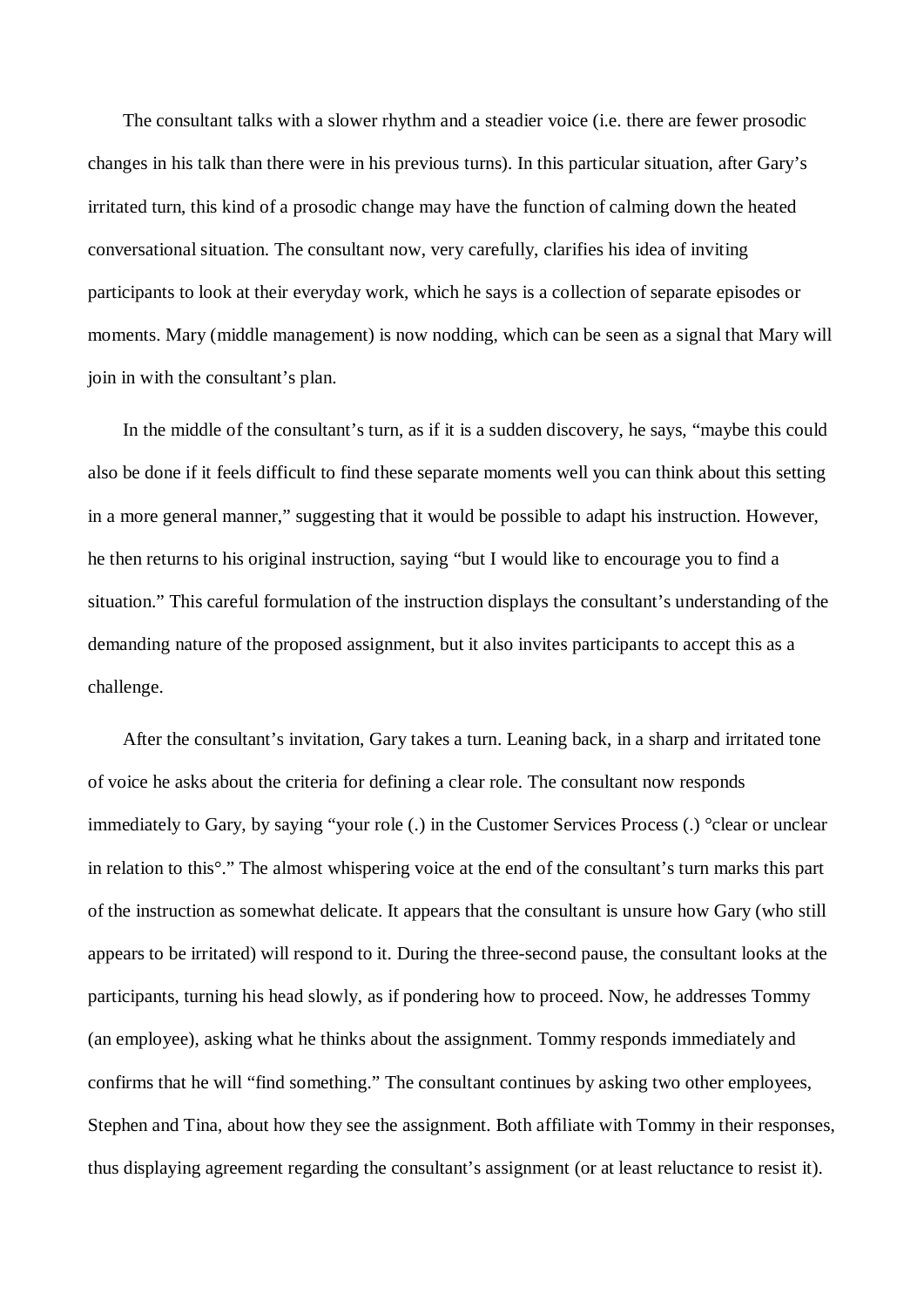Next, the consultant takes a turn, focusing on the role of the interviewer in the planned assignment. He then returns to the problematic issue addressed by Gary, concerning the selection of episodes to be focused on during the interview assignment. The consultant offers an alternative way of tailoring the assignment, saying "you'll just pick up ↑some episode or what issue you want to take up yourself as an example." Again, there are clear prosodic changes within the consultant's turn. The parts of his instruction which could be modified are said in a louder voice, and there is a compassionate tone in his voice when he starts to talk about "that's how my work is at the moment and that's the way my life has been like during these six months."

After the episode above (Extracts 1a–1d), the conversation about the suggested assignment continued for a while. The participants asked some detailed questions about the instructions. Neither the conflict between the consultant and Gary nor the wider organizational conflict were explicitly addressed, even though both had been implicitly presented during the episode. It appeared that the interlocutors were able to move forward, and that the discussion was no longer stuck on whether the planned assignment was impossible or not in this particular organizational situation. Finally, about ten minutes later, the participants moved on to working in pairs, and started the planned interviews. Gary, too, participated in the interview assignment.

As we interpret it, by modifying his instructions, the consultant responded to Gary's criticism on both a practical and an emotional level. On a practical level, the consultant offered an option to do the suggested assignment in a different manner. On an emotional level, the consultant showed – mainly via changed prosody – an affiliative, validating response to Gary's emotional expression. Taken together, these two responses opened up a discursive space for employees to voice their concerns and share their feelings. This helped the interlocutors to escape from a loop which (despite being highly illustrative of the organizational situation) was not constructive, since it effectively prevented processing of the topic in question, namely how to clarify the participants' roles in a changing organization.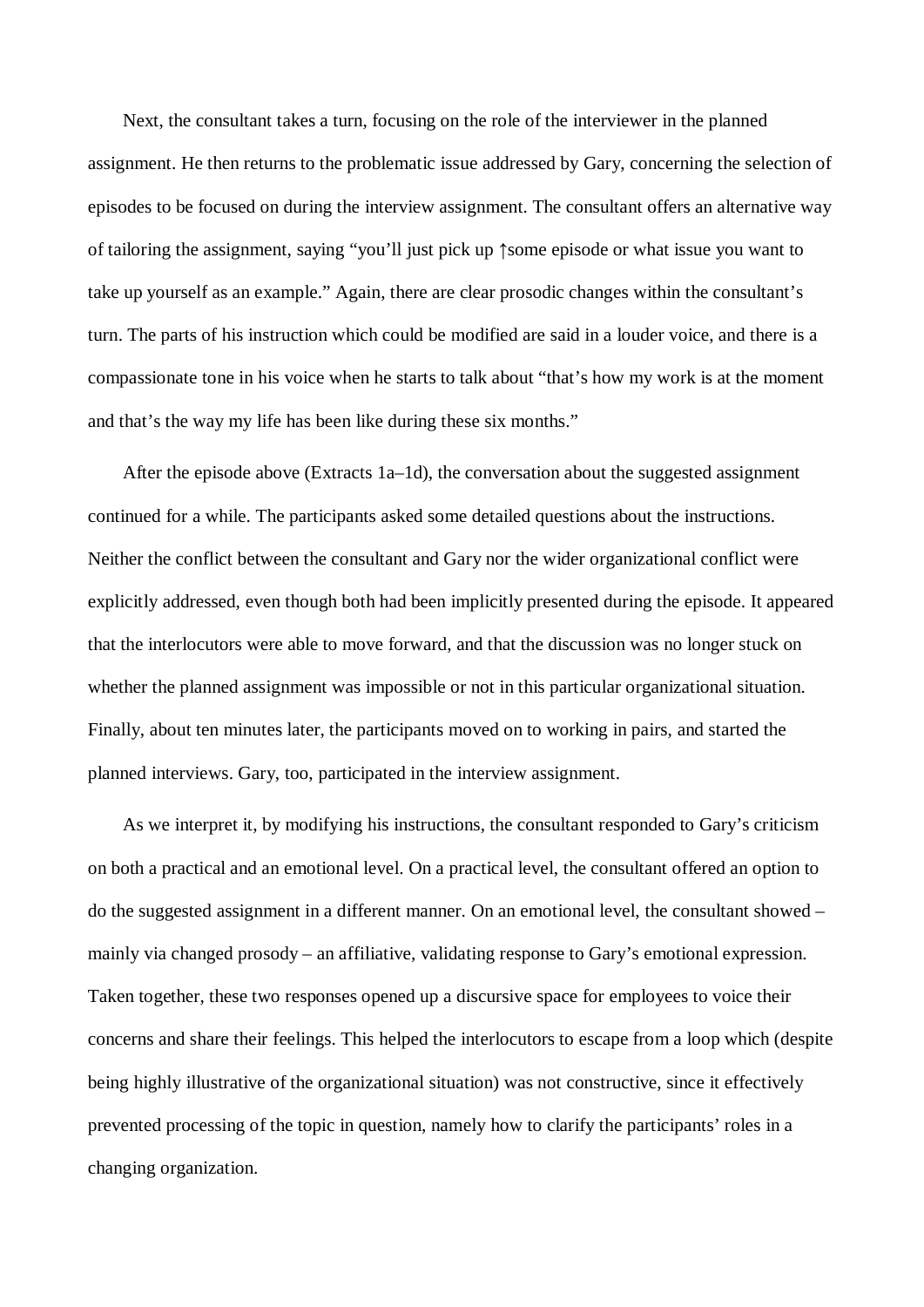#### **Discussion**

The present study focused on an organizational conflict "as it happened." Thus, the researchers deemed it necessary to provide a detailed description of how both verbal and nonverbal means of interaction were involved in (i) the emergence of a conflict, and (ii) the manner of dealing with the conflict by the interlocutors in the course of a multi-actor consultancy conversation. It was envisaged that such an endeavor could contribute to an understanding of the role of nonverbal behaviors in conflicted interactions.

 In the selected episode, a conflicted interaction between a client and the consultant started with the client's openly articulated criticism towards the consultant's methods. This problem contained within it basic elements of a central organizational problem, in which the employees failed to follow the instructions given by the management. The employee's critical remarks to the consultant, implying criticism of his work, were thus intertwined with his own (and potentially, some other employees') critical view of the organizational initiative, and of the ways in which the management had been implementing it.

The multi-method observational approach used in this study appeared to be effective in capturing the relevant interactions in a comprehensive manner. As shown in the analysis, important elements and nuances pertaining to the intertwined criticisms were displayed mainly through prosodic changes, such as the volume, color, and timbre of the voice, and also changes in the speaker's bodily behavior, including facial expressions, movements, and gestures.

We found that changes in prosody had an important role in how the employee client displayed his criticism. The prosodic features appeared to intensify the conflictual interaction between the consultant and the employee. By contrast, changes in the consultant's prosody, such as slowing the rhythm of his speech and lowering his voice, were involved in calming down the tensioned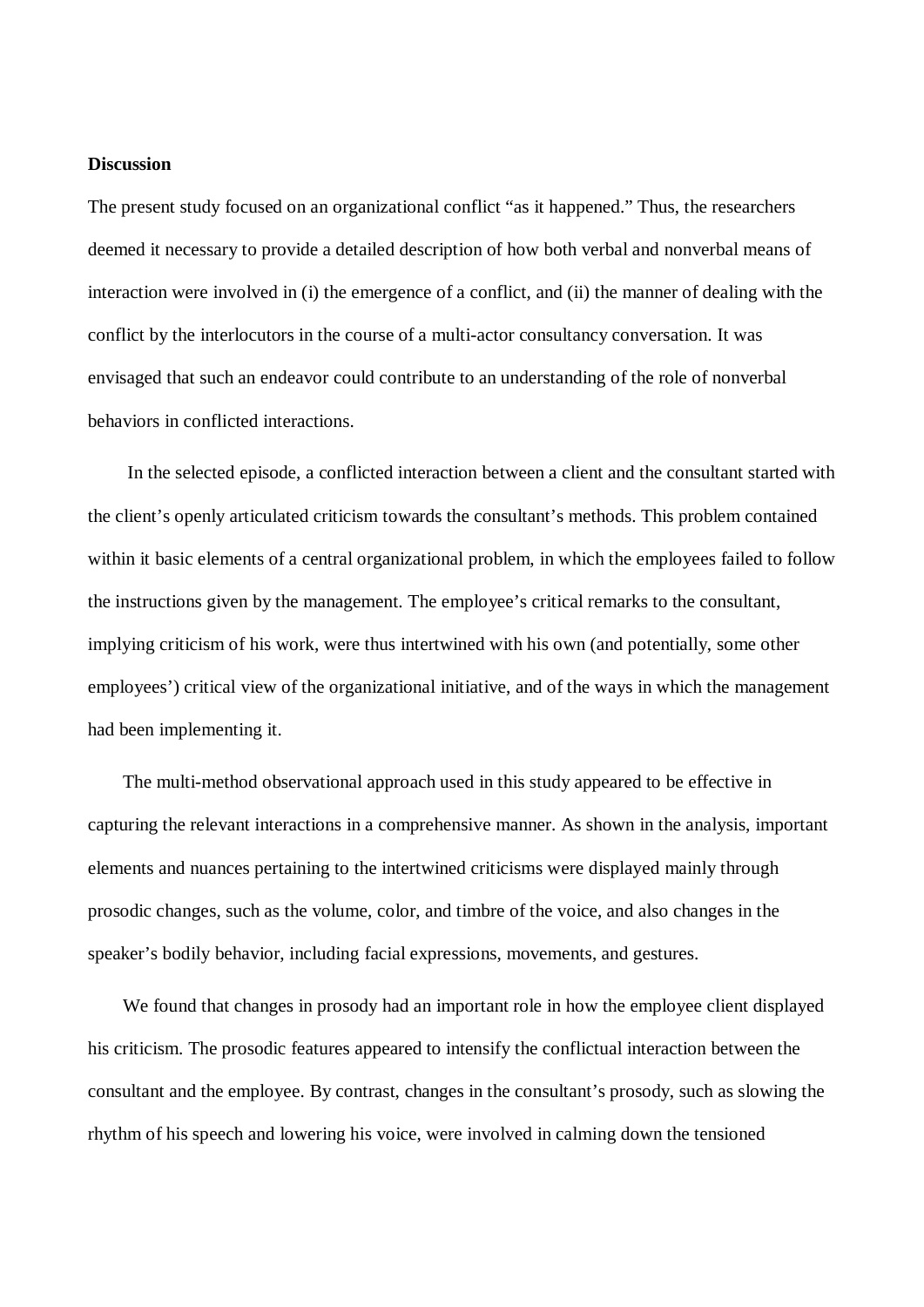interaction. By means of prosodic changes, such as a compassionate tone in his voice, the consultant also validated the employee's unhappiness about the uncertainties in the organizational situation.

From time to time the participants also displayed their affiliation to other interlocutors indirectly, and through nonverbal means, such as the adoption of or departure from a similar posture. It is noteworthy that nonverbal behaviors often foreshadowed and intensified verbal displays of disagreement and criticism, thus stretching the temporal boundaries of these displays. This finding is in accordance with the study by Ruusuvuori and Peräkylä (2008) on the role of facial expressions in storytelling.

In fact, our overall findings are in line with a number of studies on psychotherapy interactions. Thus, Lapides (2011) found that during the emotionally tensed moments of a relational conflict, clients in couple therapy attend primarily to prosody, and also to body posture, gesture, and facial expressions. For their part, Kykyri *et al.* (2017) showed that "soft prosody" (i.e. the participants' use of pauses, a low volume, slow rhythm, and soft intonation) is an important conversational tool for showing affiliation, bringing about mutual attunement, and facilitating therapeutic processing and change. Even though it is true that there are notable differences between therapeutic and consulting conversations (in that therapy conversations are by nature more focused on emotions than are consulting conversations), the conversational tools relevant to therapy interactions appear to be relevant also to consulting contexts. This is especially the case in consultations that involve emotionally loaded and conflicted situations, as exemplified in the present study. For the most part, the consultant's prosody was vigorous and energetic when he was attempting to motivate the participants, and to explain the tasks he was setting. By contrast, when the conversation became conflicted, he seemed to be seeking to calm the situation, while at the same time validating employees' emotional experiences by using softer prosodic features.

An important observation in the present study relates to the *conversational trap* that developed between the consultant and the employee who manifested criticism. Even though it is likely that the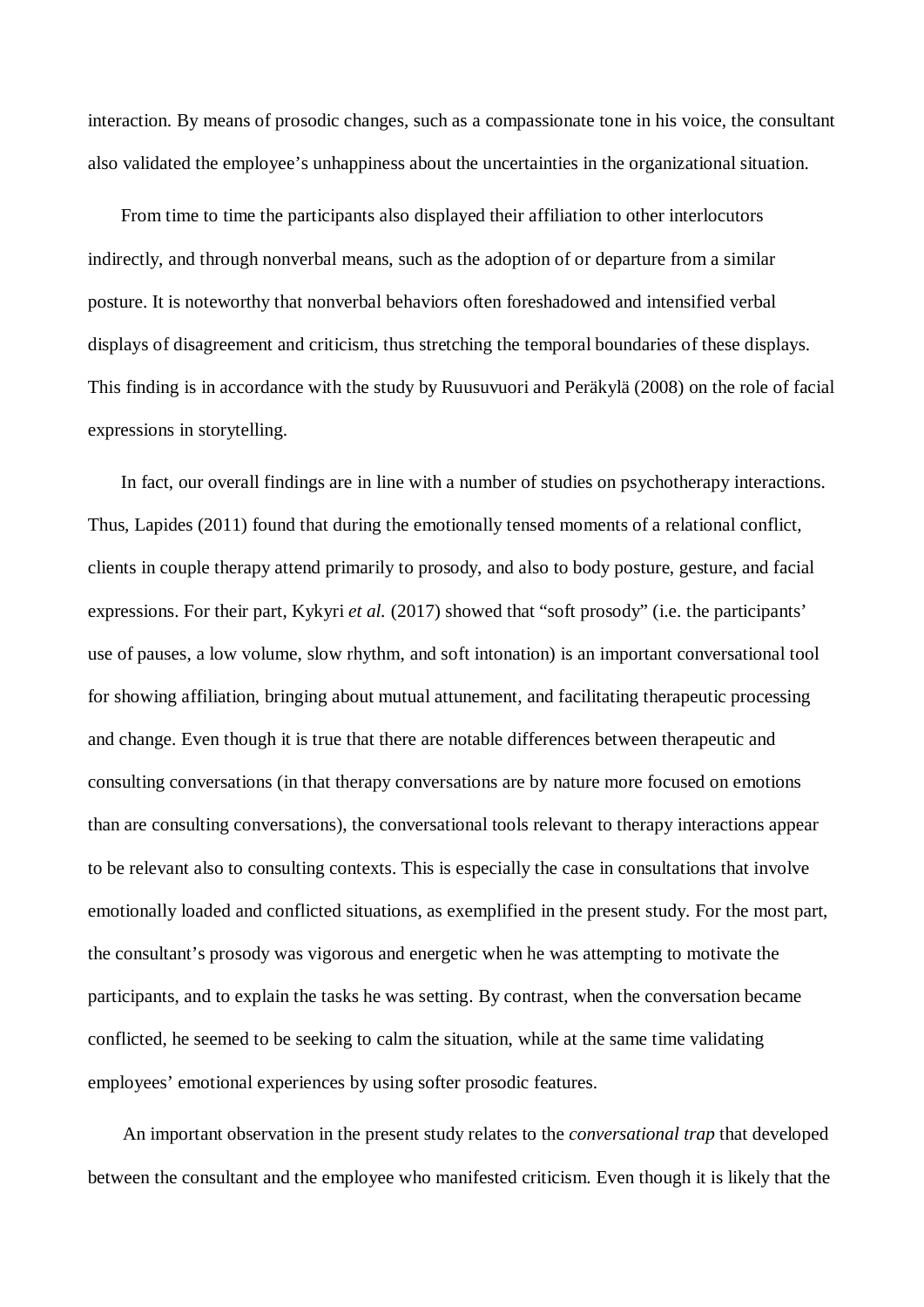consultant had sensed nonverbal and emotional elements in the critical participant's talk, his conversational turns indicated that for a considerable time, he mainly oriented himself to the participant's criticism by treating it as if it was only about the clarity of the instructions. Apparently, this hindered the consultant from hearing the reasons behind the participant's criticism, which included strong feelings of being confused by an unwanted initiative. The consultant's temporary failure to perceive this led him to keep pursuing his own agenda. As we interpret it, this contributed to the employee becoming fixated on his critical stance. As a consequence, a conflicted interactional trap developed, in which the consultant kept on repeating his instructions, and the employee kept repeating his criticism.

It was only after the consultant finally noticed and responded to the affective aspect of the employee's criticism that this conversational trap was dismantled, and the interlocutors were able to proceed. This happened after the director's uninvited turn, which could be interpreted as questioning the critical employee's feelings regarding the situation. Through the director's turn, a possible problem in the affective culture of the organization became visible. For the consultant, this formed a delicate situational task: he was required to respond to the employees' dissatisfaction by acknowledging it, but in a manner which would not put into question the overall change initiative, or the management's right to implement it. Our analysis indicates that in trying to tackle this challenge, the consultant used verbal and nonverbal means for somewhat different purposes. Verbal means were mainly used when the consultant modified his instructions, i.e. in referring to a part of the setting which he was personally responsible for. On the other hand, highly nuanced nonverbal behaviors were manifested in his attempts to address a more delicate part of the problem, namely how to validate Gary's (and possibly other employees') feelings after the managers who were present at the meeting had failed to do this.

The finding of a conversational trap calls for critical consideration of consulting practices within conflicted situations, of the kind that often occur within contested organizational initiatives.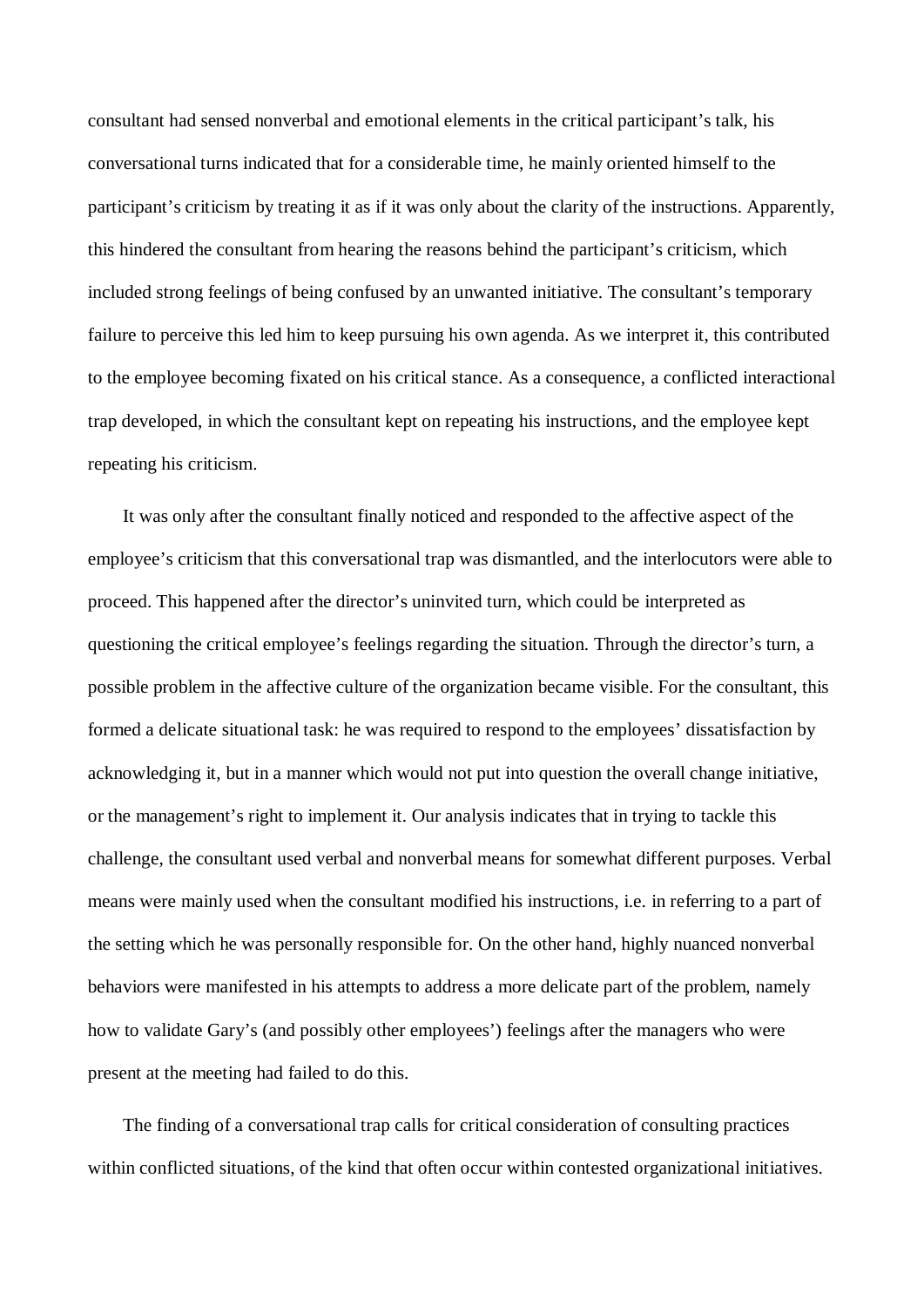These kinds of self-reinforcing patterns are typical in conflicted and confusing situations, but they may be fairly difficult to identify in the live, ongoing stream of organizational practices (Arnaud, 1998). It appears that they might be better observed by becoming alert to *interactional patterns involving repeated chains of actions* (as in the present case, which exhibits a client's refusal to engage in actions suggested by the consultant, and the consultant's repeated instructions to the participants). A possible way to manage such an interactional loop would be to make these patterns visible, inviting reflexivity, in order to make sense of the emerging pattern (Oliver, 2005). In the episode studied, one option could have been to ask the managers who were in attendance whether they had experienced difficulties similar to the one the consultant had just faced. In the multi-actor setting of this case, such a move could have helped the employees to identify a similar kind of pattern in their relationship with the management. An overall understanding of such interactional logics as they operate within the system could help all those involved to make conscious choices regarding their own moves; they might thus be able to take adaptive actions to deal with a tricky and conflicted situation in a constructive manner (Eoyang and Holladay, 2013).

The intertwined criticism performed by the employee was in itself an interesting finding. It demonstrated how a direct client reclamation can became an important arena for clients (employees), within which they can voice their emotions, concerns, and possible criticism regarding an initiative for change. This resonates with recent discussions on the need to look at the role and activity of consumers in co-producing and co-consuming management ideas. As Heuskinveld *et al*. (2011, 142) have pointed out, "a production perspective effectively puts the implementation of new ideas in terms of a hierarchical relation of producers as initiators with consumers located as more or less creative followers." This is unfortunate: after all, if the role of "end-users" is overlooked, it leaves important areas of organizational behavior unexplored, and can cause both ethical and practical problems in the implementation of management ideas.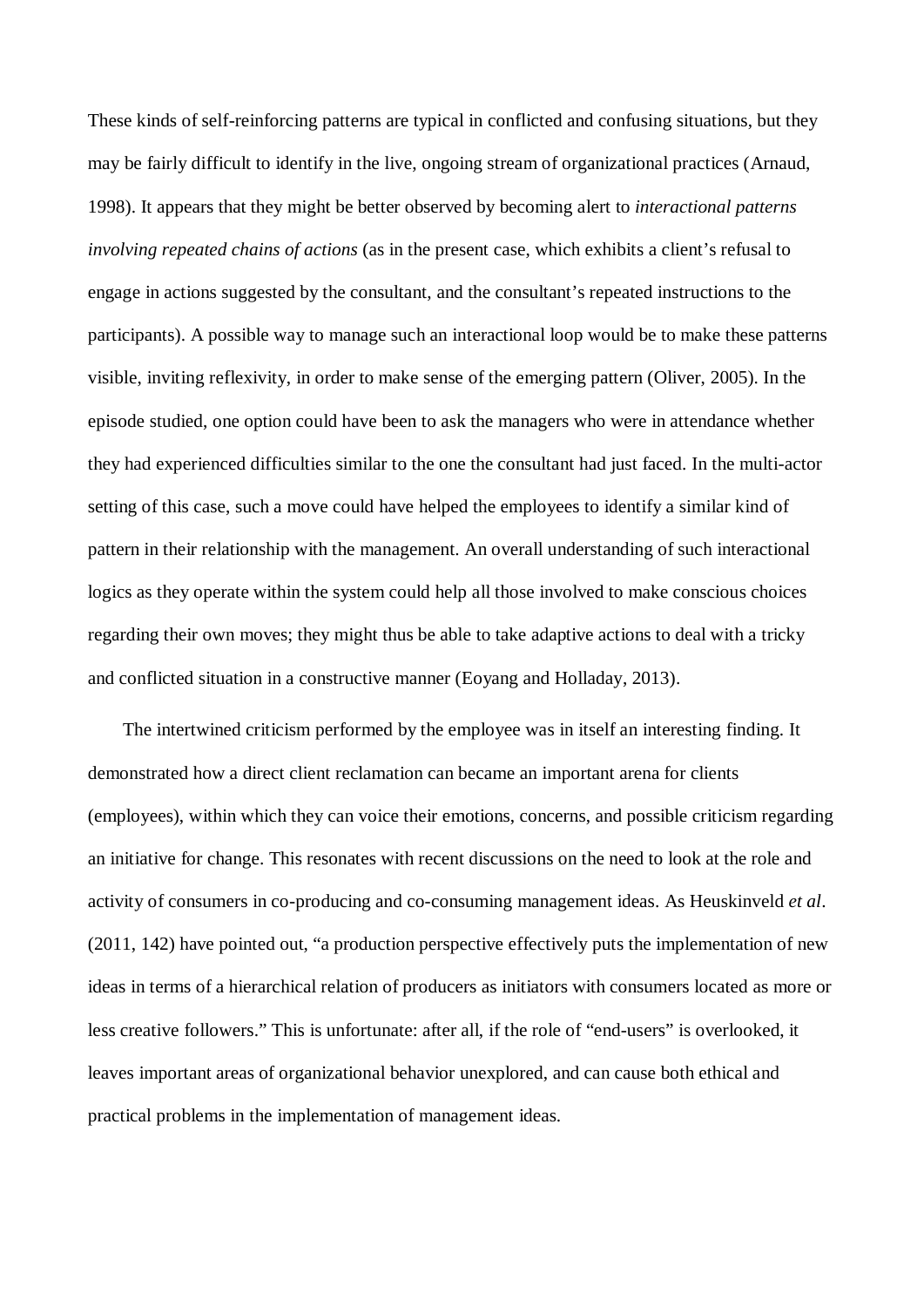Our findings suggest that it may be extremely important to notice the kind of "intertwining" criticism observed in this study. This is particularly the case when the conflicting interests of management and employees complicate the provision of consultancy work, or of some other business-to-business service. In these settings, a consultant needs to take into consideration both the employer's and the employees' perspectives and, to some extent, seek to meet the expectations of both. He/she should at least seek to bring about wide client participation, which will be required if the consulting work is to be performed adequately.

We have sought in this paper to present the data and analyses in a transparent manner, thus enabling readers to evaluate our findings. It should, of course, be noted that our findings are based on a single case study. Hence, there is a need for further research with more cases to obtain more generalizable results. In connecting two areas of research, namely the organizational "becoming" and the embodiment approaches, we believe that the study has provided new interdisciplinary insights and paved the way for further studies. Research of this kind is time-consuming; nevertheless, it turned out to be feasible, and it proved to be capable of illuminating an understudied area, namely the role of emotional aspects in conflicted interactions.

#### **Conclusions**

The findings of this study highlight the overall need for both practitioners and researchers to focus on the felt, sensed, and affective elements of interactions in conflict situations. In the present study, the handling of an emotionally loaded conflict occurred partly via nonverbal means, without attempts on the part of the participants to address the conflict verbally. A number of nonverbal behaviors and prosodic changes could be observed. These appeared to foreshadow and – as the interaction progressed – intensify verbal displays of disagreement and criticism.

One of the main findings of the present study was that nonverbal and prosodic means had a central role in creating legitimate space for employees' feelings by validating these feelings. This,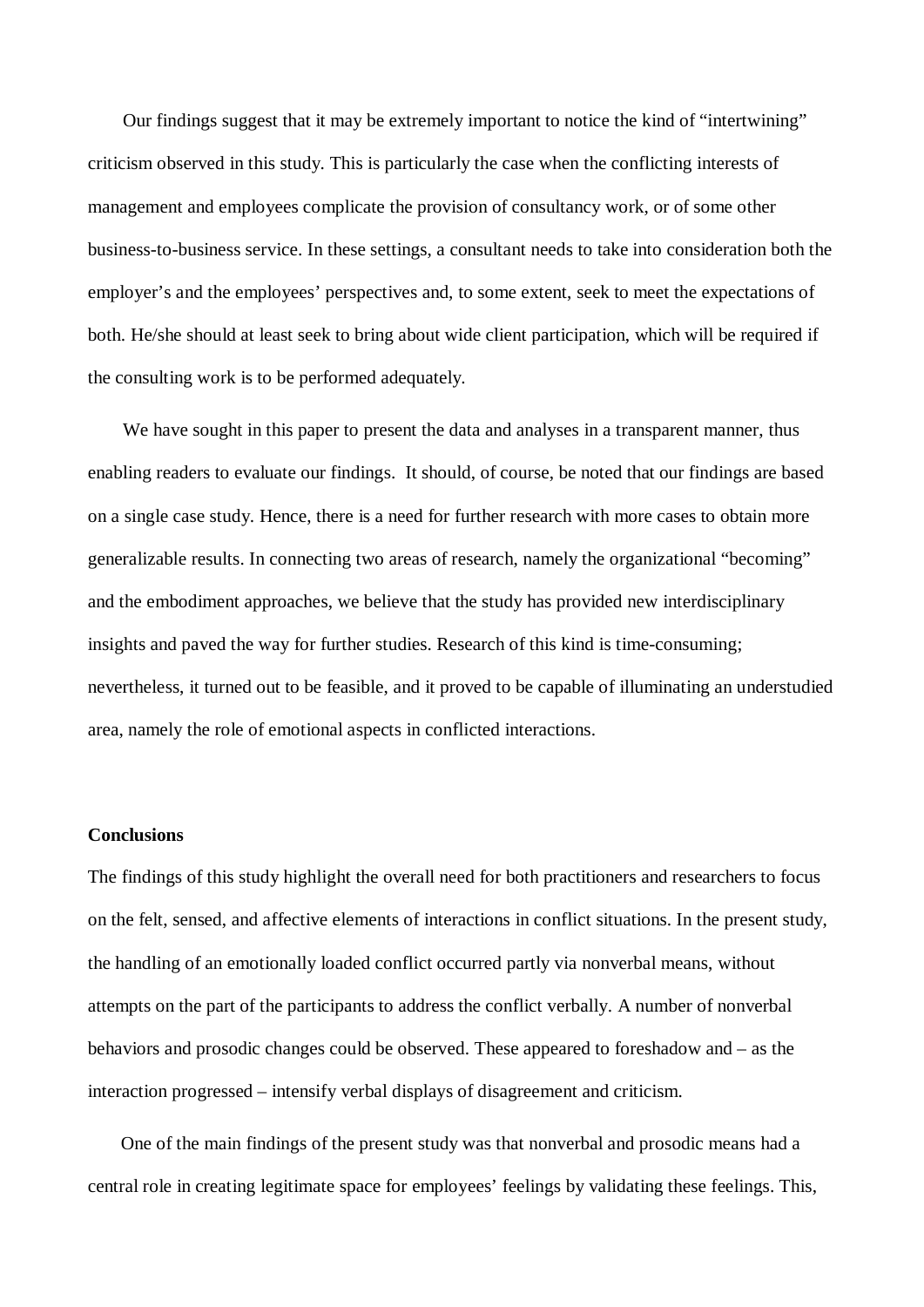in turn, helped the interlocutors to act in a more constructive manner in their handling of the conflicted situation. This finding is relevant for practitioners working in circumstances which are prone to conflicts. Of relevance here is a qualitative interview study on organizational change conducted by Smollan and Sayers (2009). The researchers observed that people became more engaged with the change when their feelings concerning the processes of change were acknowledged, and treated with respect.

In organizational settings the social norms are oriented towards factual matters rather than to emotions; hence, it can be difficult to address emotions directly, especially in multi-actor settings (Fineman, 2008; Lundberg and Young, 2001; *Sturdy et al.,* 2008). On the other hand, if emotions are not processed within workplace interactions, one can expect their avoidance to lead to problems, including escalating conflicts, reduced wellbeing, and ultimately, reduced productivity. By sensing and observing both one's own and other participants' nonverbal behaviors, one can gain information concerning participants' stance towards issues and procedures. Just as importantly, one may be able to grasp more or less immediately their emotional orientation towards the matter in hand. Sometimes a nonverbal response, validating the interlocutor as someone who is entitled to her/his feelings, can be sufficient to provide what Lundberg and Young (2001) have called for in advocating "emotional help" in consultancy.

#### **References**

[Four references removed to preserve anonymity of the review process]

Alvesson, M. (2002), *Understanding Organizational Culture*. London: Sage Publications.

Arnaud, G. (1998), The obscure object of demand in consultancy: A psychoanalytic perspective. *Journal of Managerial Psychology*, Vol. 13 No. 7, pp. 469-484.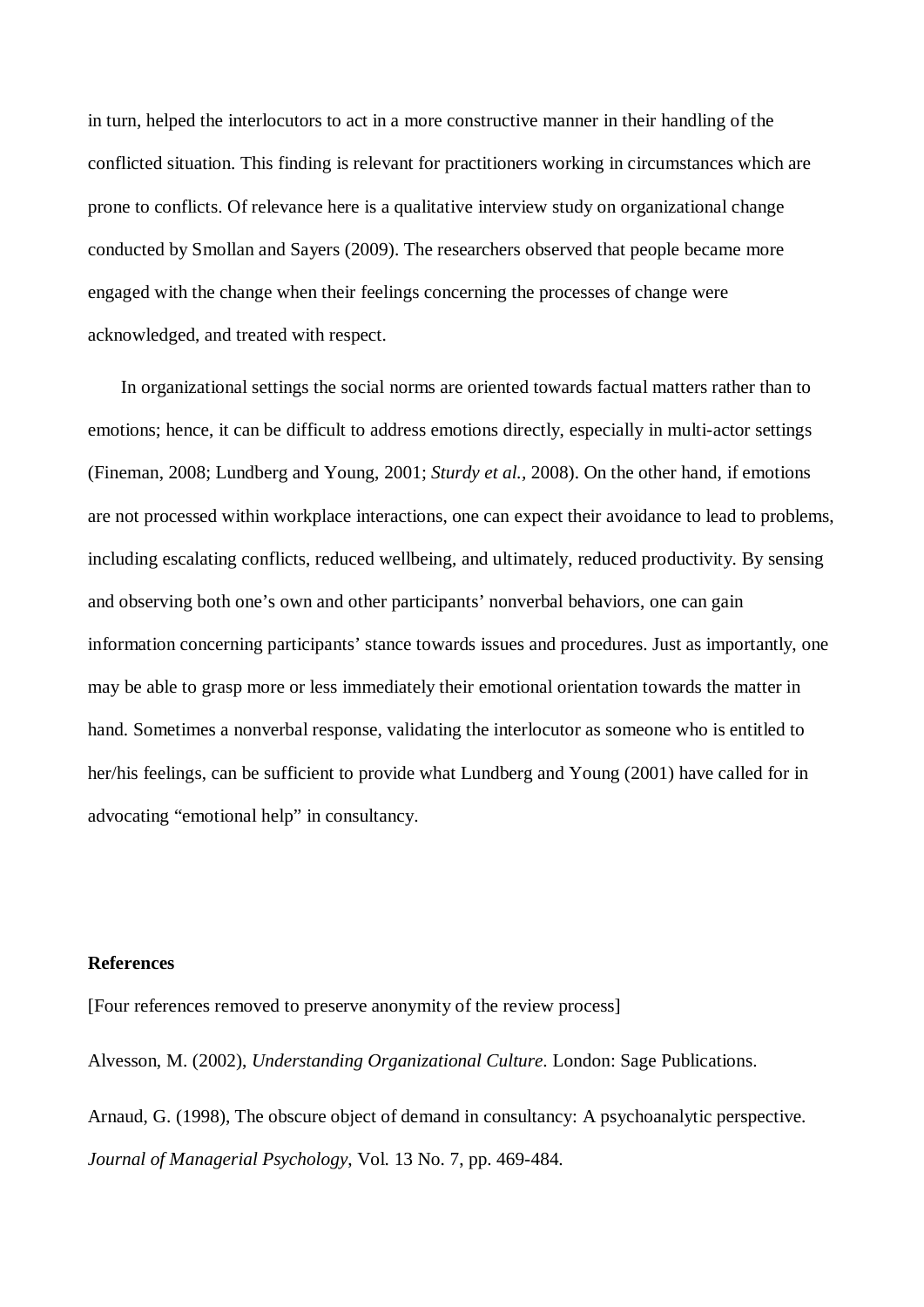Baitsch, C. and Heideloff, F. (1997), "Collective construction changes organizational reality. An illustration of the relative influence of both consultants and organizations", *Journal of Organizational Change Management*, Vol. 10 No. 3, pp. 217-234.

Banse, R., Scherer, K.R. (1996), Acoustic profiles in vocal emotion expression, *Journal of Personality and Social Psychology*, 70, 614–636.

Berglund, J. and Werr, A. (2000), "The invisible character of management consulting rhetoric: How one blends incommensurates while keeping them apart", *Organization*, Vol.7 No.4, pp. 633-655.

Boje, D. (1991), "Consulting and Change in the Storytelling Organisation", *Journal of Organizational Change Management*, Vol. 4 No. 3, pp. 7-17.

Chao, C. (2005), "Toward full participation in management consulting practice. Experiences of recent college graduates", *Education + Training*, Vol. 47 No. 1, pp. 18-30.

Coan, J. A., & Gottman, J. M. (2007), "The specific affect coding system (SPAFF)" in J.A. Coan and J.J.B. Allen (Eds.) *Handbook of emotion elicitation and assessment,* New York, NY: Oxford University Press, pp.106-123.

Cromby, J., & Nightingale, D. J. (1999), "What's wrong with social constructionism?" in D. J. Nightingale & J. Cromby (Eds.), *Social constructionist psychology: A critical analysis of theory and practice,* Buckingham, UK: Open University Press, pp. 1–19.

Cromby, J. (2012), "Feeling the way: Qualitative clinical research and the affective turn", *Qualitative Research in Psychology*, Vol. 9 No. 1, pp. 88-98.

Deutsch, M. (1991), "Subjective features of conflict resolution: Psychological, social and cultural influences" in Väyrynen, R. (Ed.), *New directions in Conflict Theory. Conflict Resolution and Conflict Transformation*, International Social Sciences Council, SAGE, London, pp. 26-56.

Edwards, D., & Potter, J. (1992), *Discursive psychology*, Sage, London.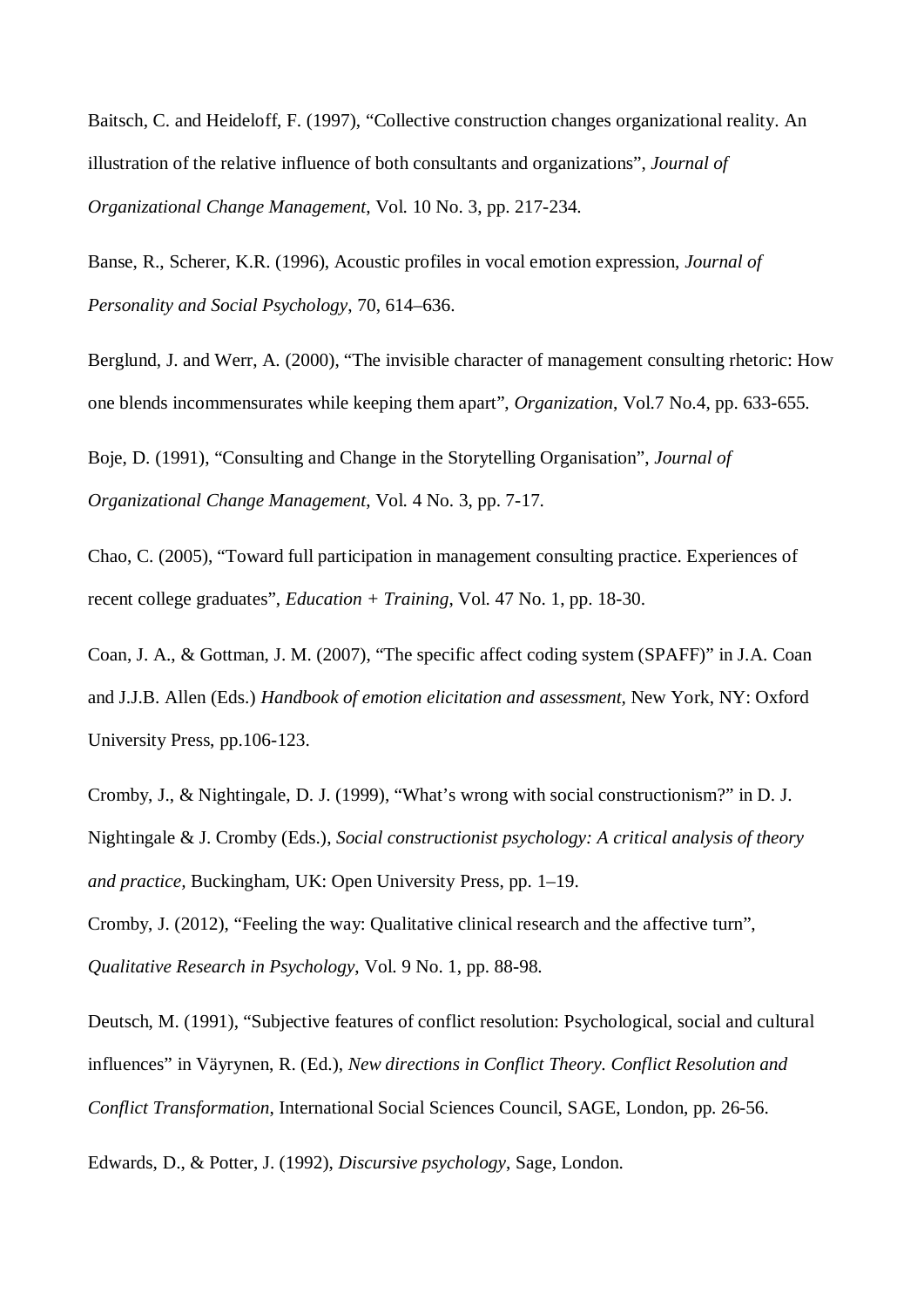Eoyang, G. and Holladay, R. (2013), *Adaptive Action – Leveraging Uncertainty in Your Organization*, Stanford University Press, Stanford, CA.

Fincham, R. (2003), "The agent's agent. Power, knowledge, and uncertainty in management consultancy", *International Studies of Management*, Vol. 32 No. 4, pp. 67-86.

Fineman, S. (2008), "Introducing the emotional organization" in S. Fineman (Ed.), *The emotional organization: Passions and power*, MA: Blackwell Publishing, pp. 1-11.

Grant, D., Michelson, G., Oswick, C., and Wailes, N. (2005) "Guest editorial: discourse and organizational change", *Journal of Organizational Change Management*, Vol. 18 No. 1, pp. 6-15.

Hawk, S., Schor, S., Kane, K. and Lindsay, C. (1995), "Three women's stories of feeling, reflection, voice and nurturance: From life to consulting", *Journal of Organizational Change Management*, Vol. 8 No. 6, pp. 39-57.

Heusinkveld, S., Sturdy, A. and Werr, A. (2011), "The co-consumption of management ideas and practices", *Management Learning*, Vol. 42 No. 2, pp. 139-147.

Hosking, D.M. (2004) "Change works: a critical construction," in Boonstra, J. (Ed.) *Dynamics of Organizational Change and Learning*, Wiley, Chichester, pp. 259-276.

Hove, M. J., & Risen, J. L. (2009)," It's all in the timing: Interpersonal synchrony increases affiliation", *Social Cognition*, Vol. 27 No. 6, pp. 949–960.

Jehn, K.A. (1997), "A qualitative analysis of conflict types and dimensions in organizational groups", *Administrative Science Quarterly*, Vol. 42 No. 3, pp. 530-557.

Johannesen, R. L. (1974), The functions of silence: A plea for communication research. *Western Speech*, Vol. 38 No. 1, pp. 25–35.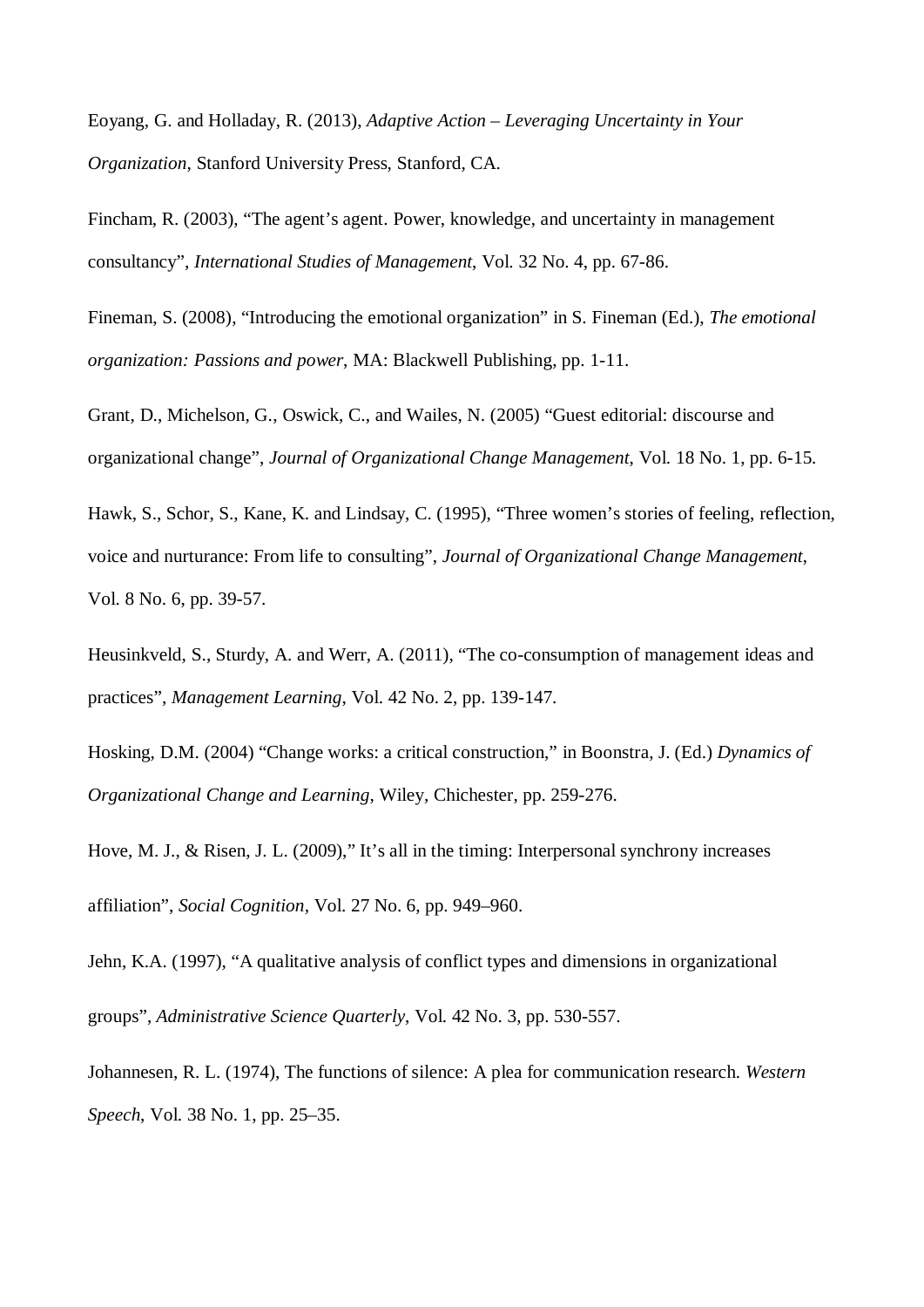Johansson, A.W. (2003), "Consulting as story-making", *Journal of Management Development*, Vol. 23 No. 4, pp. 339-354.

Kakabadse, N.K., Louchart, E. and Kakabadse A. (2006), "Consultant's role: a qualitative inquiry from the consultant's perspective", *Journal of Management Development*, Vol. 25 No. 5, pp. 416- 500.

Kolb, D.M. and Putnam, L. (1992), "The Multiple Faces of Conflict in Organizations", *Journal of Organizational Behavior*, Vol. 13 No. 3, pp. 311-324.

[Reference removed to preserve anonymity of the review process]

Kykyri, V-L., Puutio, R. and Wahlström, J. (2007), "Inviting interactional change through "tricky situations" in consulting – handling criticism and blame", *Journal of Organizational Change Management*, Vol. 20 No. 5, pp. 633-651.

Kykyri, V-L., Puutio, R. and Wahlström, J. (2010), "Inviting Participation through Ownership Talk in Multi-Party Consultation Conversations", *Journal of Applied Behavioral Science*, Vol. 46 No. 1, pp. 92-118.

Kykyri, V.-L., Karvonen, A., Wahlström, J., Kaartinen, J., Penttonen, M., & Seikkula, J. (2017), "Soft Prosody and Embodied Attunement in Therapeutic Interaction: A Mixed Method Case Study of a Moment of Change", *Journal of Constructivist Psychology,* Vol. 30 No 3, pp. 211-234.

Lakin, J.L. and Chartrand, T.L. (2003), "Using nonconscious behavioral mimicry to create affiliation and rapport", *Psychological Science*, Vol. 14 No. 4, pp. 334-339.

Lapides, F. (2011), "The implicit realm in couples therapy: Improving right hemisphere affect-regulating capabilities", *Clinical Social Work Journal*, Vol. 39 No. 2, pp.161 - 169.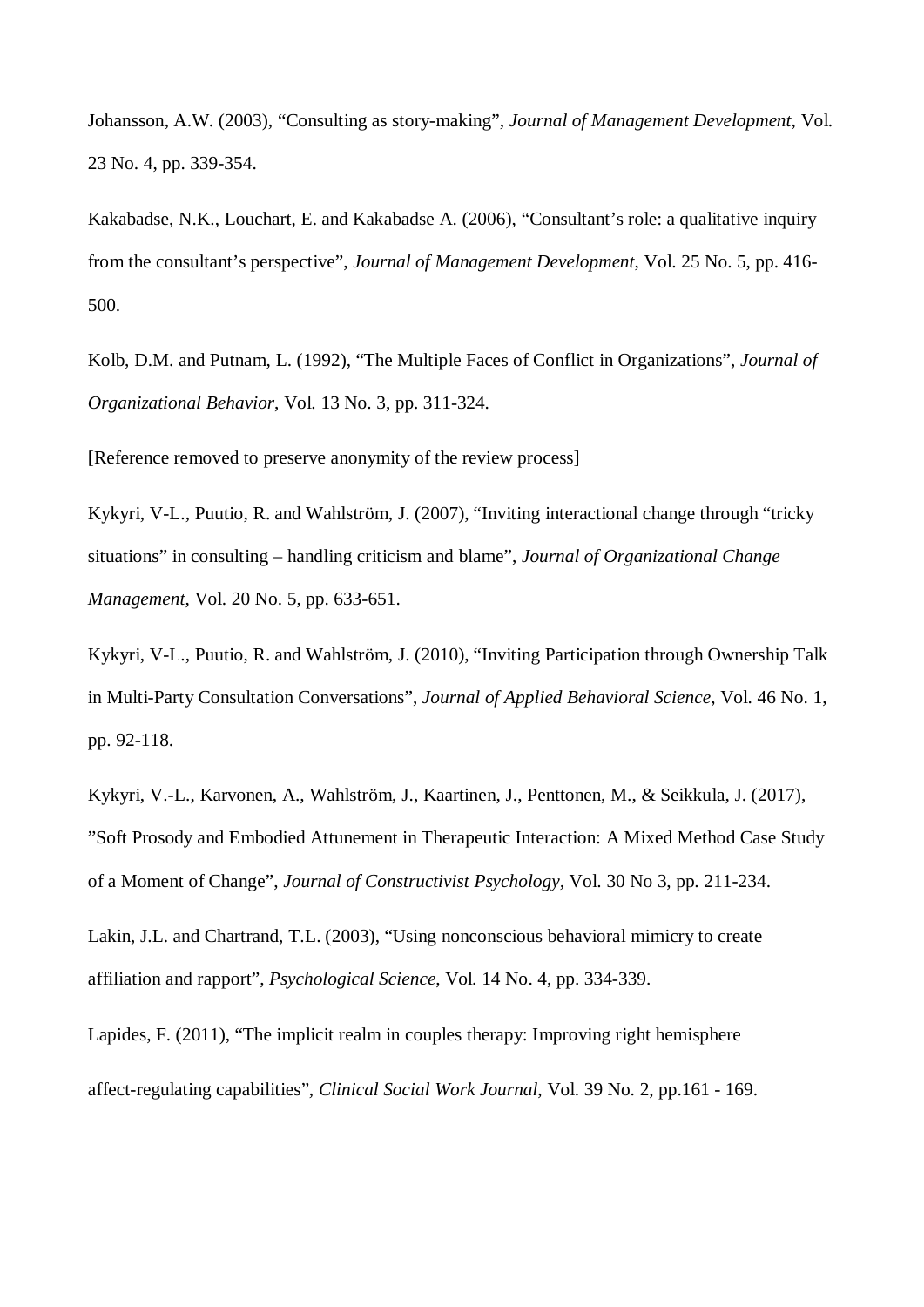Lalonde, C. and Adler, C. (2015), "Information asymmetry in process consultation", *Leadership & Organization Development Journal*, Vol. 36 No. 2, pp. 177-211.

Lambrechts, F., Grieten, S., Bouwen, R. and Corthouts, F. (2009), "Process consultation revisited: Taking a relational practice perspective", *Journal of Applied Behavioral Science*, Vol. 45 No. 1, pp. 39-58.

Lundberg, C. C., & Young, C. A. (2001), A note on emotions and consultancy. *Journal of Organizational Change Management*, Vol. 14 No.6, pp. 530-538.

Lyons, A.C. and Cromby, J. (2010), "Social psychology and the empirical body: Rethinking relationship", *Social and Personality Psychology Compass*, Vol. 4 No. 1, pp. 1-13.

Mauss, I. B., & Robinson, M. D. (2009), Measures of emotion: A review. *Cognition and emotion*, Vol. 23 No.2, pp. 209-237.

Mohe, M. (2005), "Generic strategies for managing consultants: Insights from clients' companies in Germany", *Journal of Change Management*, Vol. 5 No. 3, pp. 357-365.

Nair, N. (2008) Towards understanding the role of emotions in conflict: a review and future directions, *International Journal of Conflict Management*, Vol. 19 No. 4, pp. 359-381.

Oliver, C. (2005), *Reflexive Inquiry*. *A Framework for Consultancy Practice.* Karnac, London.

Pell, M. D., Rothermich, K., Liu, P., Paulmann, S., Sethi, S., & Rigoulot, S. (2015), Preferential decoding of emotion from human non-linguistic vocalizations versus speech prosody. *Biological psychology*, 111, 14-25.

Peräkylä, A. & Sorjonen, M.-L. (Eds.) (2012), *Emotion in interaction*, Oxford

University Press, New York.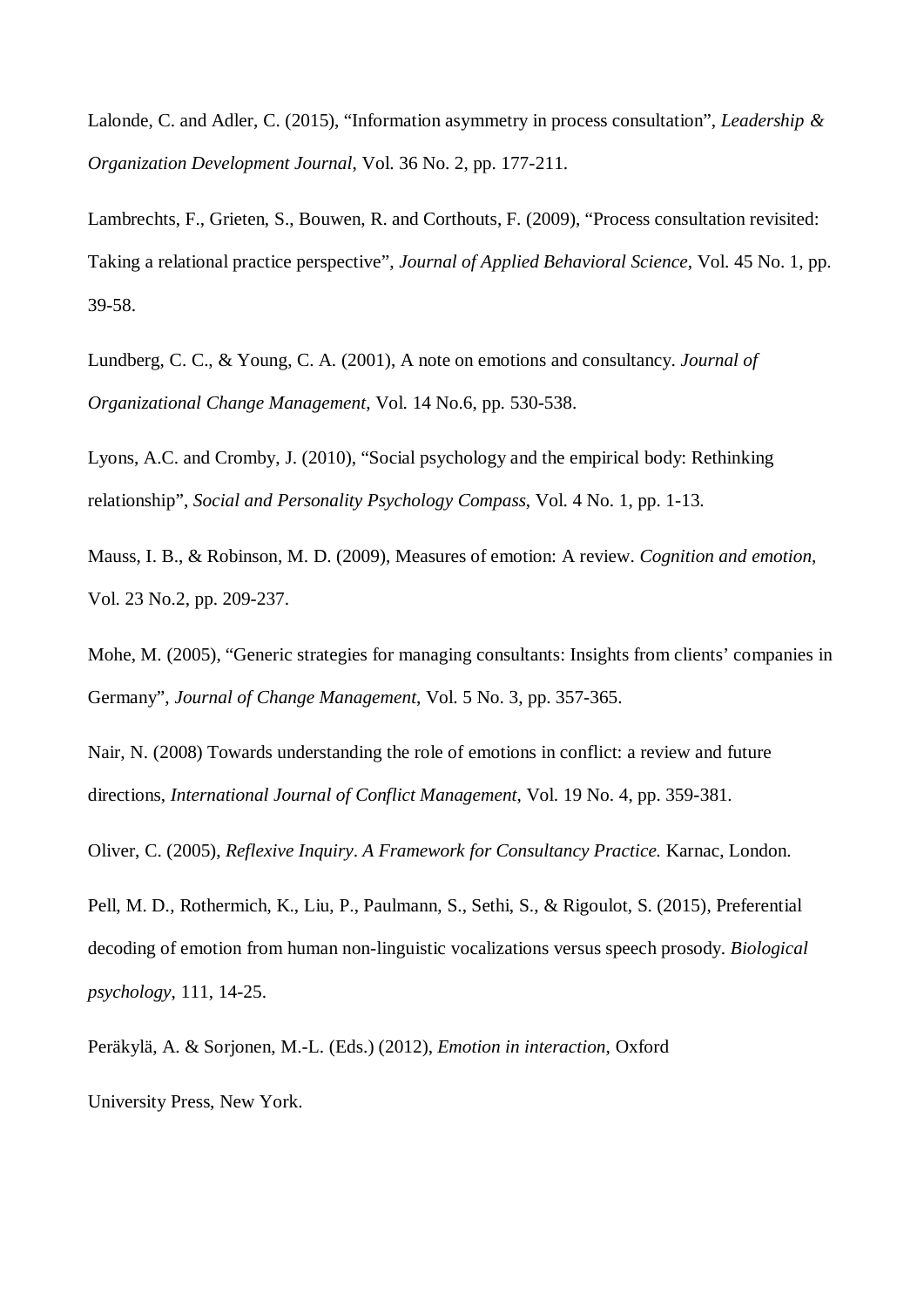Ruusuvuori, J., & Peräkylä, A. (2009), Facial and verbal expressions in assessing stories and topics. *Research on Language and Social Interaction*, Vol. 42 No. 4, pp. 377-394.

Sacks, H., Schegloff, E., & Jefferson, G. (1974), "A simplest systematics for the organization of turn-taking in conversation", *Language*, 50, 696-735.

Schatzki, T.R. (2006), "On organizations as they happen", *Organization Studies*, Vol. 27 No. 12, pp. 1863-1873.

Schein, E.H. (1969), *Process Consultation: Its Role in Organizational Development*, MA: Addison-Wesley, Reading.

Schein, E.H. (1997), "The concept of "client" form a process consultation perspective. A guide for change agents", *Journal of Organizational Change Management*, Vol. 10 No. 3, pp. 202-216.

Schein, E.H. (1999), *Process Consultation Revised: Building the Helping Relationship*, MA: Addison-Wesley, Reading.

Schroth, H., Bain‐Chekal, J. and Caldwell, D.F. (2005), "Sticks and stones may break bones and words can hurt me: Words and phrases that trigger emotions in negotiations and their effects", *International Journal of Conflict Management*, Vol. 16 No. 2, pp. 102-127.

Shotter, J. (2012), *Wittgenstein in practice: His philosophy of beginnings, and beginnings, and beginnings*, Taos Institute Publications, Ohio.

Silverman, D., & Peräkylä, A. (1990), "AIDS counseling: The interactional organization of talk about "delicate" issues", *Sociology of Health & Illness*, Vol. 12 No. 3, pp. 293-318.

Smollan, R. K., & Sayers, J. G. (2009), "Organizational culture, change and emotions: A qualitative study," *Journal of Change Management*, Vol. 9 No. 4, pp. 435-457.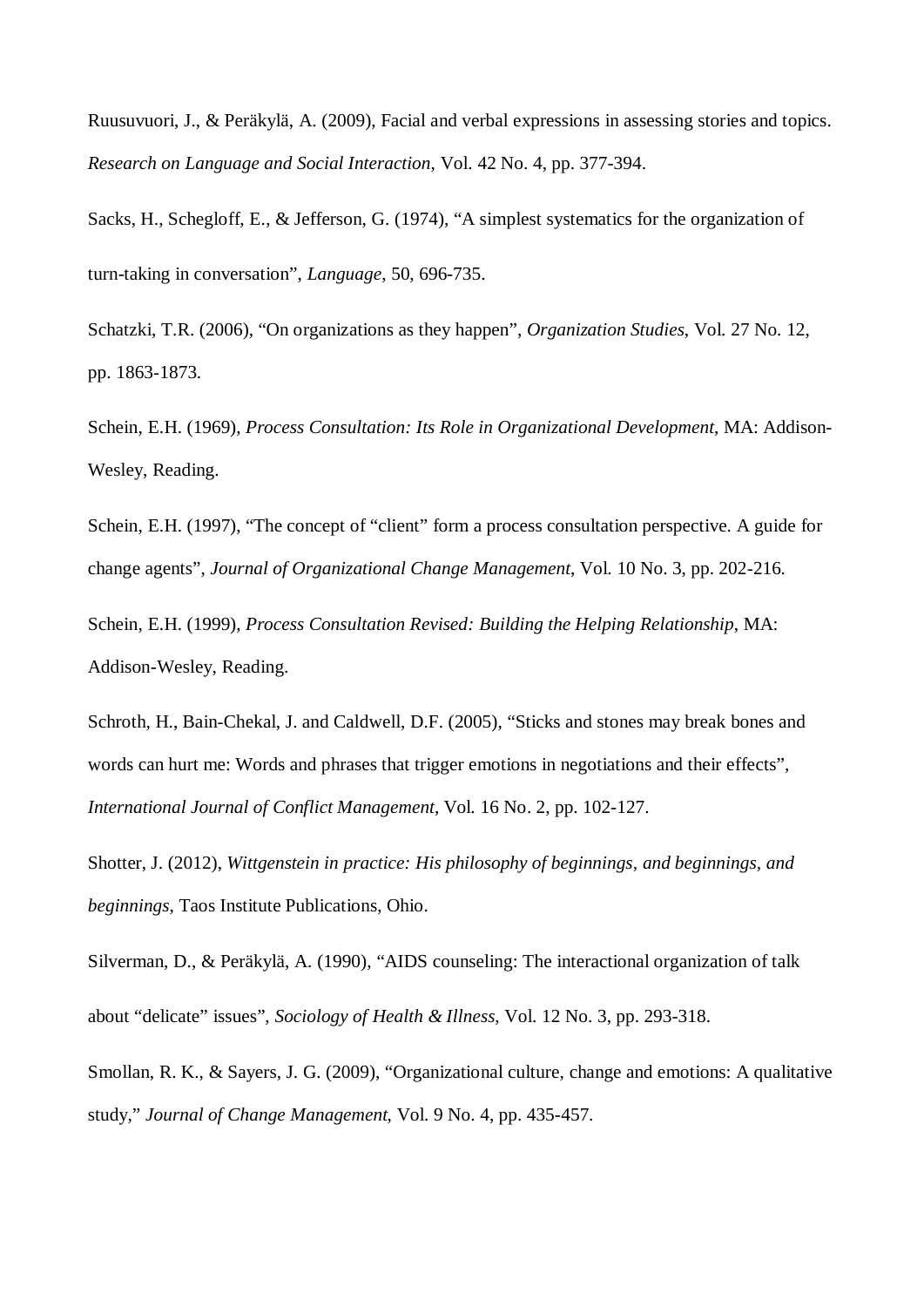Stivers, T. (2008), Stance, alignment, and affiliation during storytelling: When nodding is a token of affiliation. *Research on language and social interaction*, Vol. 41 No.1, pp. 31-57.

Sturdy, A., Clark, T., Fincham, R., & Handley, K. (2008), "Management consultancy and humor in action and context" in S. Fineman (Ed.), *The emotional organization: Passions and power*, MA: Blackwell Publishing, pp. 134-152.

Szczepek Reed, B. (2011), *Analyzing conversation. An introduction to prosody*. Basingstoke: Palgrave Macmillan.

Thomas, R., Sargent, L. & Hardy, C. (2011) "Managing organizational change: Negotiating meaning and power-resistance relations", *Organization Science*, Vol. 22 No.1, pp. 22-41.

Tsoukas, H. and Chia, R. (2002), "On organizational becoming: Rethinking organizational change", *Organization Science*, Vol. 13 No. 5, pp. 567-582.

Valdesolo, P., Ouyang, J., & DeSteno, D. (2010), "The rhythm of joint action: synchrony promotes cooperative ability", *Journal of Experimental Social Psychology*, Vol. 46 No. 4, 693–695.

Wallbott, H. G. (1998), "Bodily expression of emotion", *European Journal of Social Psychology, Vol. 28 No. 6*, pp. 879–896.

Werr, A. and Styhre, A. (2003), "Management consultants – friend or foe? Understanding the ambiguous client-consultant relationship", *International Studies of Management and Organization*, Vol. 32 No. 4, pp. 43-66.